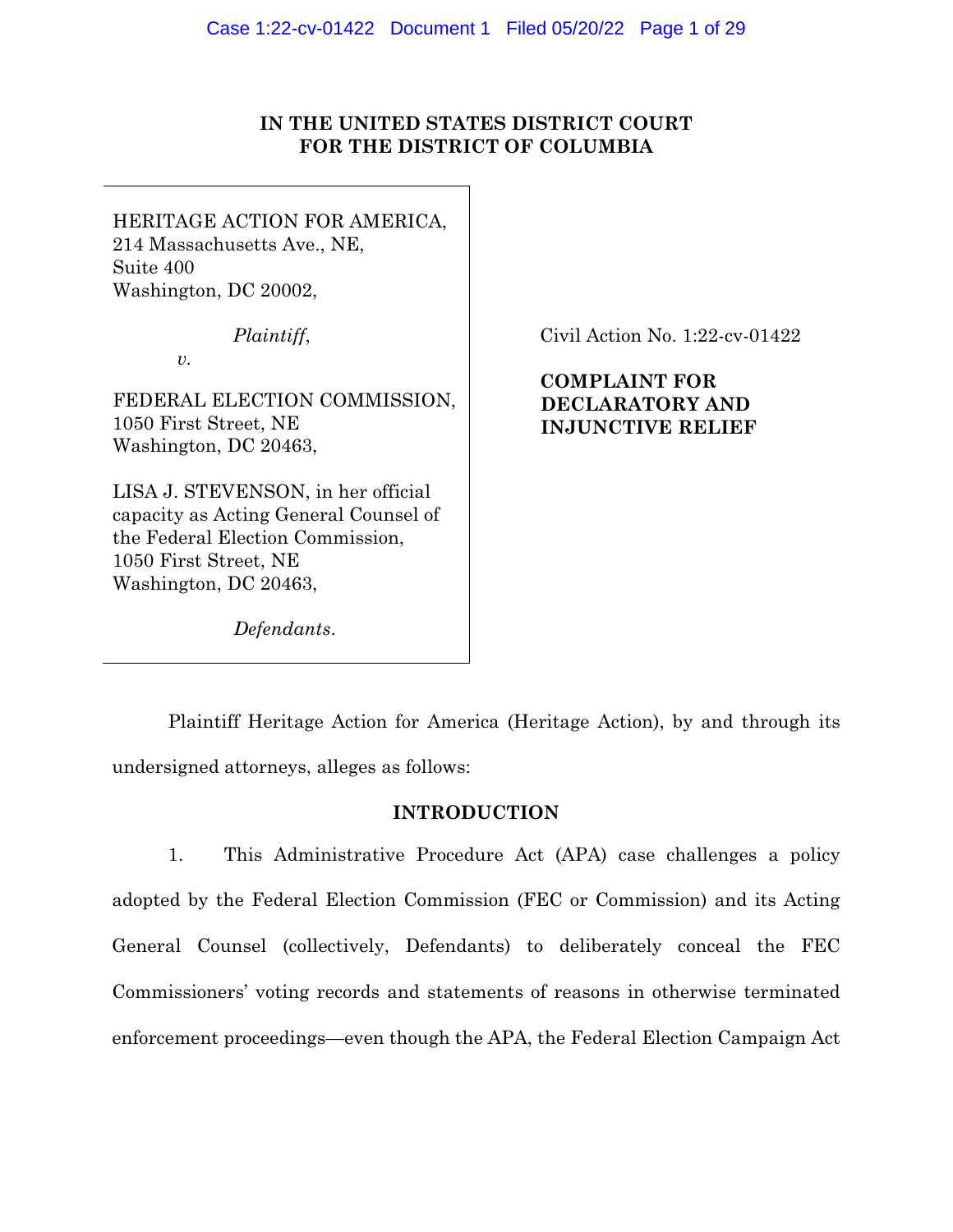#### Case 1:22-cv-01422 Document 1 Filed 05/20/22 Page 2 of 29

(FECA or Act), the Commission's own regulations, and D.C. Circuit precedent expressly require the FEC to release these matter records.

2. The Commission's concealment policy allows the FEC to adjudicate core First Amendment liberties in secret enforcement proceedings. The concealment policy's purpose is to convey the false impression to complainants, respondents, and the courts that the FEC has not yet taken action on administrative complaints in its enforcement matters and to manipulate the courts into enforcing FECA against respondents when in fact the agency has already voted on the merits of the administrative complaint and terminated the matter because fewer than four Commissioners voted in favor of taking enforcement action.

3. Heritage Action and seven other administrative respondents have been the victims of this unlawful concealment policy thus far. Campaign Legal Center (CLC) has now filed a civil enforcement action against Heritage Action based on the false premise that the FEC never acted on CLC's administrative complaint. *CLC v. Heritage Action*, No. 1:22-cv-01248-CJN (D.D.C.).

4. Yet over a year ago, the Commissioners did act on the complaint, with the FEC failing to garner four votes to find reason to believe that Heritage Action violated FECA as alleged in an administrative complaint filed by CLC. Under FECA, at least four Commissioners must vote to find reason to believe that a violation of law occurred based on the complaint in order to proceed with enforcement and an investigation of the complaint's allegations. Because the Commission was split in its vote on the merits of the administrative complaint, and did not garner four votes in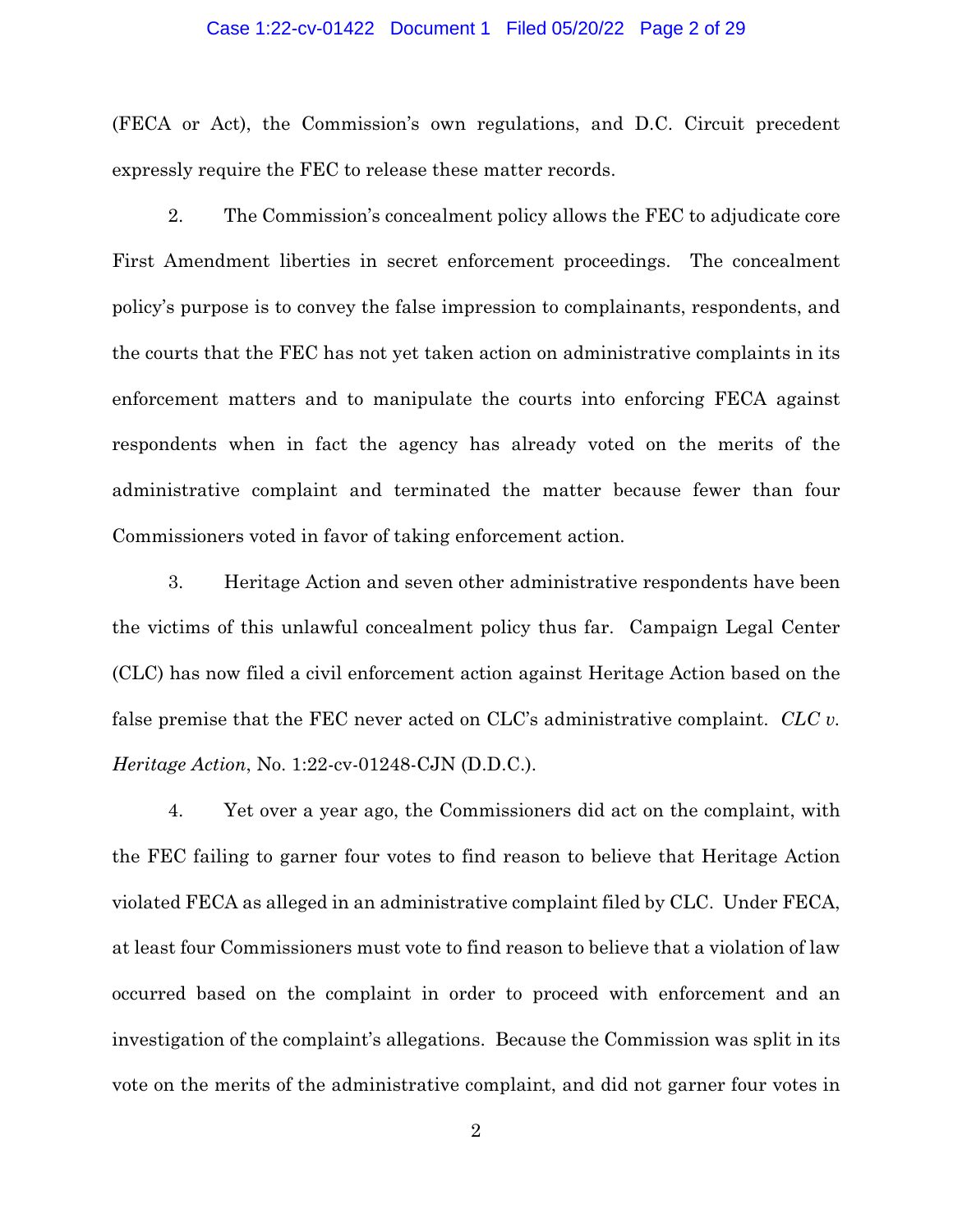### Case 1:22-cv-01422 Document 1 Filed 05/20/22 Page 3 of 29

support of enforcement, the matter was terminated. Pursuant to the APA, FECA, FEC regulations, and D.C. Circuit precedent, the Commission's General Counsel was required to notify the parties of the termination of the proceedings and to publicly release the voting records and any statement of reasons by the Commissioners.

5. Instead of following the law, the Commissioners who voted in favor of taking enforcement action against Heritage Action—Vice Chair Steven T. Walther and Commissioners Shana M. Broussard and Ellen L. Weintraub—departed from longstanding policy and practice by voting *against* administratively closing the file in the matter involving Heritage Action.

6. So even though the matter against Heritage Action was terminated because the Commission lacked the votes to proceed to an investigation of the administrative complaint, the Commission has not notified Heritage Action of its action on the complaint or publicly disclosed the voting records or any statement of reasons, as required by law.

7. Commissioners Walther, Broussard, and Weintraub took this action as they did in seven other recent enforcement matters—for the purpose of concealing from the public and the courts the fact that the Commission has acted on the administrative complaints and to expose the respondents to direct civil lawsuits. FECA allows complainants to sue the Commission in federal court if it "fail[s] … to act" on an administrative complaint and then to sue the respondent directly if the FEC still fails to act. 52 U.S.C. § 30109(a)(8)(A), (C). By refusing to administratively close the file (which the Commission is using as a pretext to block release of its voting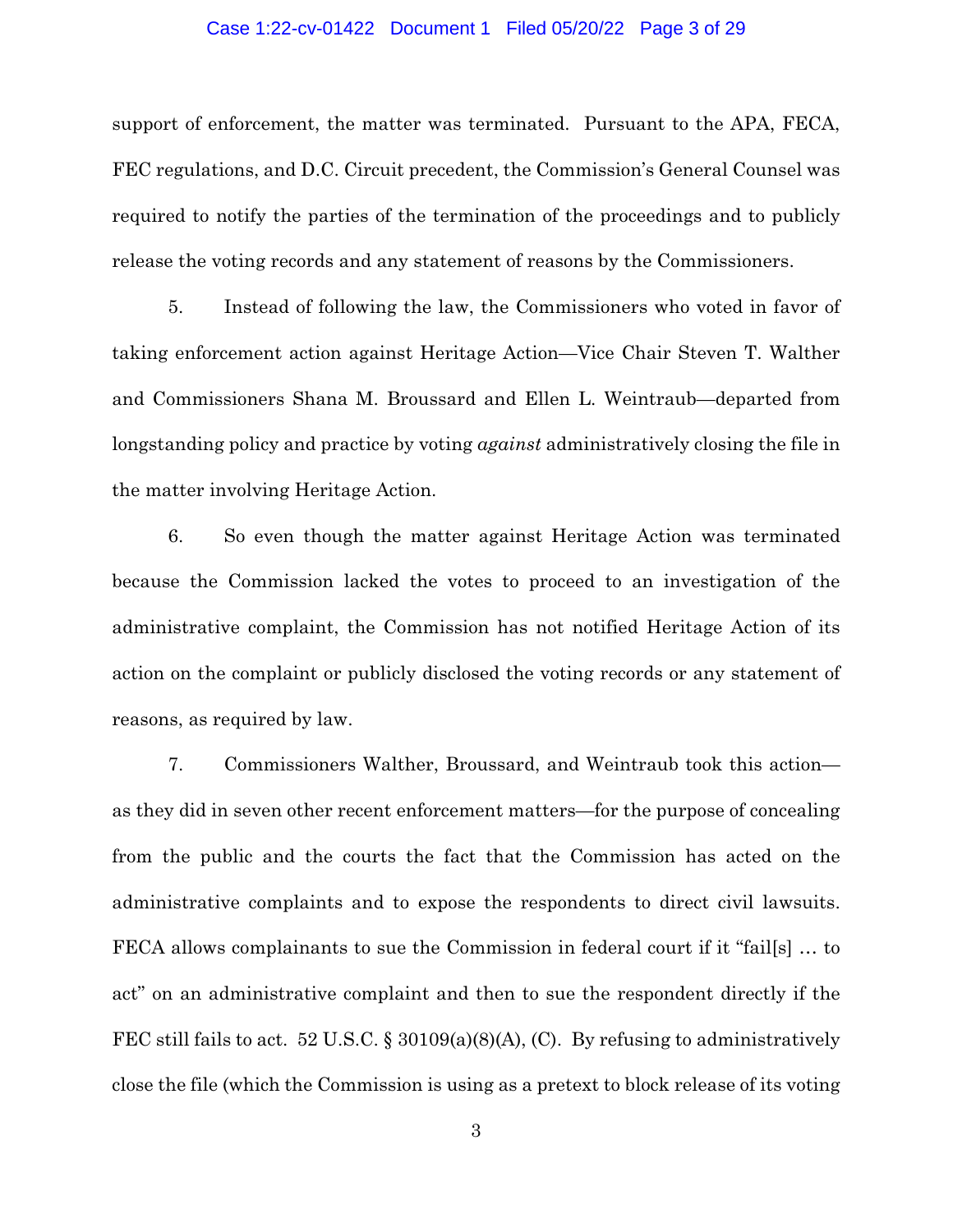### Case 1:22-cv-01422 Document 1 Filed 05/20/22 Page 4 of 29

records and statements of reasons), the Commission has left the public and courts with the false impression that it has not taken action on CLC's administrative complaint against Heritage Action, thus deliberately subjecting the Commission and Heritage Action to direct civil lawsuits on false pretenses.

8. On top of this concealment, Commissioners Walther, Broussard, and Weintraub have declined to authorize the Commission's Office of General Counsel to defend the FEC in court, which likewise requires a majority vote of Commissioners to authorize. Thus, when a complainant files a lawsuit against the FEC for allegedly failing to act on an administrative complaint—made possible because these three Commissioners object to administratively closing the file and releasing the matter records—they have ensured that the court will enter a default judgment against the Commission as well. And, by continuing to prevent the public release of an enforcement matter's records, Commissioners Walther, Broussard, and Weintraub have ensured that the FEC cannot prove conformity to the court's judgment, thus allowing the complainant to sue the respondent directly in federal court.

9. That is precisely what happened to Heritage Action. As a result of the FEC's concealment policy adopted blocking public release of the matter records, District Judge Kelly authorized CLC to file a direct lawsuit against Heritage Action based on the false premise that the Commission had failed to act on CLC's administrative complaint. *See CLC v. FEC*, No. 1:21-cv-0406-TJK (D.D.C.), *appeal filed* (D.C. Cir. May 20, 2022).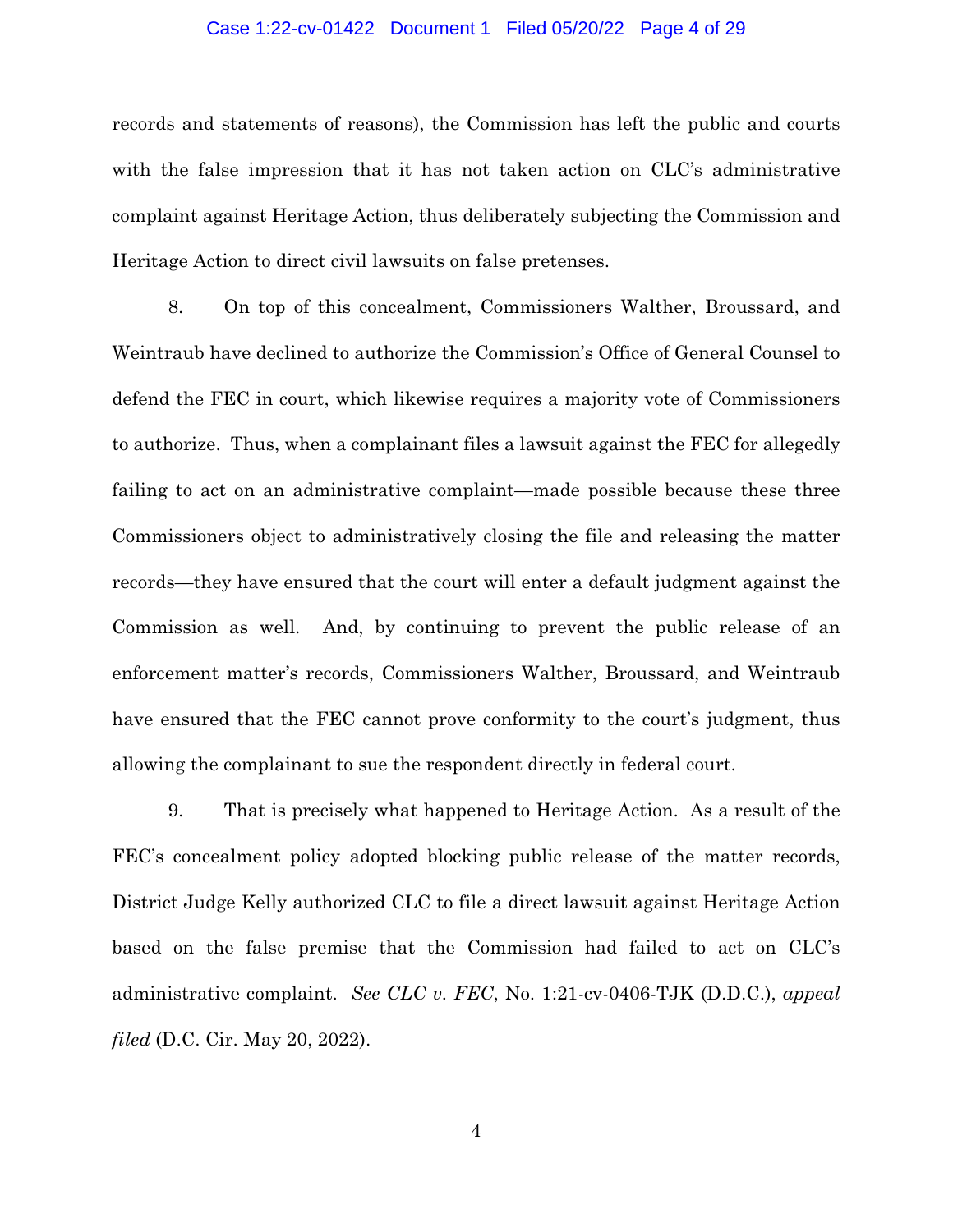#### Case 1:22-cv-01422 Document 1 Filed 05/20/22 Page 5 of 29

10. But the Commission in fact did act on CLC's administrative complaint. Heritage Action obtained heavily redacted voting records through the Freedom of Information Act showing that the Commission took action on CLC's administrative complaint in April 2021. *See* Exhibit A, attached. The FEC failed to initiate an enforcement action, meaning that fewer than four Commissioners voted to find reason to believe that Heritage Action had violated the law based on the complaint. The Commissioners who voted *against* finding reason to believe submitted a statement of reasons in support of their decision not to take enforcement action (as required by the D.C. Circuit). The votes by these Commissioners meant that the matter was terminated because it lacked the requisite support of four Commissioners to proceed to an investigation. Under the APA, FECA, FEC regulations, and D.C. Circuit precedent, Defendants had ministerial and non-discretionary duties to notify the parties and publicly release the voting records and any statement of reasons.

11. Defendants' failure to take these ministerial steps is "arbitrary and capricious" and "not in accordance" with law in violation of the APA. Moreover, the Commission has "unlawfully withheld" and "unreasonably delayed" the release of the matter records under 5 U.S.C. § 706(1). This Court should "hold unlawful and set aside" the Commission's unlawful concealment policy and issue an order compelling Defendants to publicly release the Commission's voting records and any statement of reasons.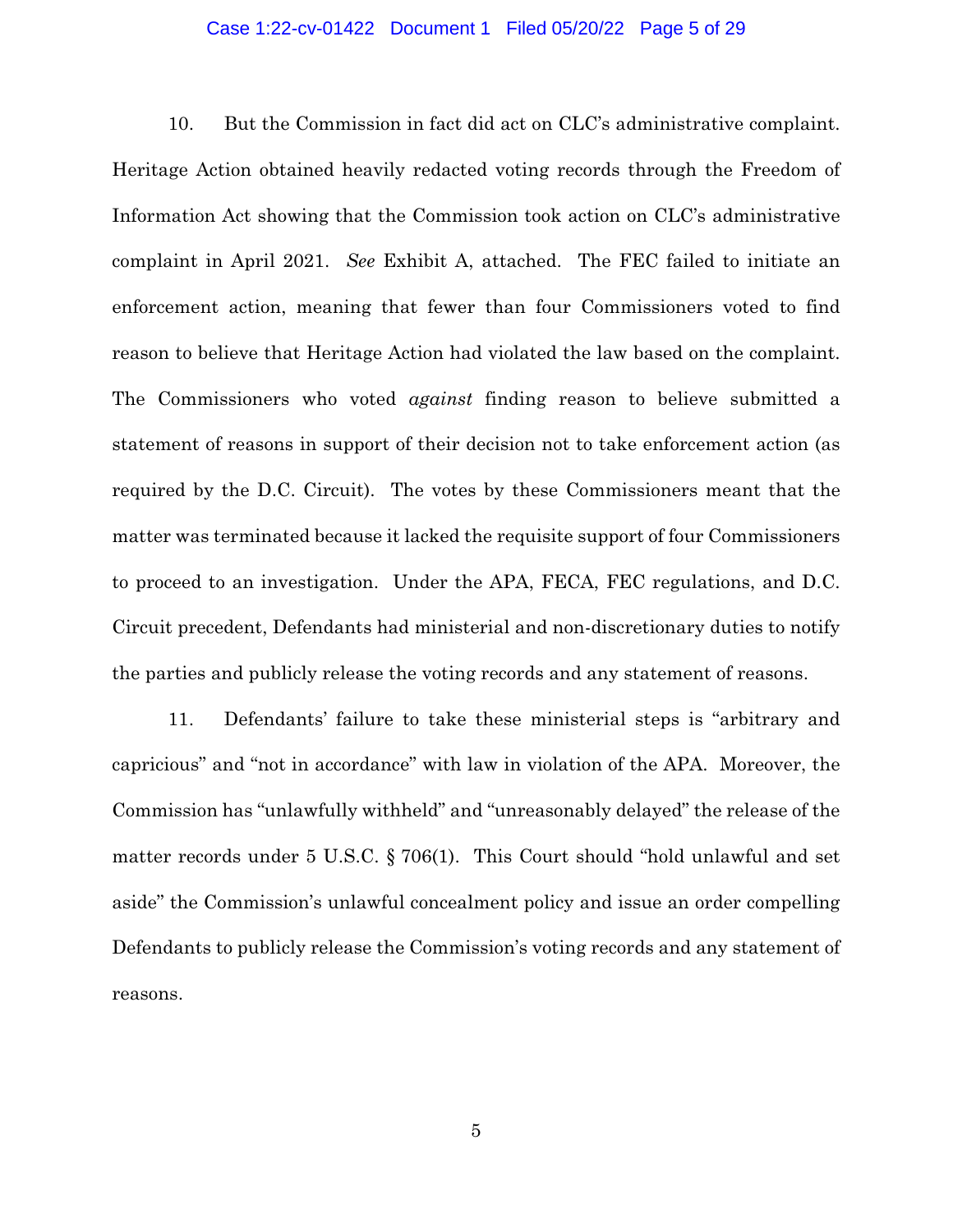### **JURISDICTION AND VENUE**

12. This Court has jurisdiction over this case under 28 U.S.C. §§ 1331 and 1361.

13. This Court has the authority to grant declaratory, injunctive, and mandamus relief, set aside unlawful agency action, and compel the FEC to take ministerial and non-discretionary steps unlawfully withheld or unreasonably delayed under the Declaratory Judgment Act, the Mandamus Act, the APA, and this Court's inherent equitable powers. *See* 28 U.S.C. §§ 1361, 2201, 2202; 5 U.S.C. §§ 555, 702– 704, 706.

14. Venue is proper in this district under 28 U.S.C. § 1391(e)(1)(A), (B) and 5 U.S.C. § 703.

#### **PARTIES**

15. Plaintiff Heritage Action is a social welfare organization tax exempt under section  $501(c)(4)$  of the Internal Revenue Code. Heritage Action was established to promote and advocate for conservative public policies based on the principles of free enterprise, limited government, individual freedom, traditional American values, and a strong national defense. Heritage Action is the administrative respondent in FEC Matter Under Review (MUR) 7516.

16. Defendant FEC is an independent federal agency headquartered in Washington, D.C.

17. Defendant Lisa J. Stevenson is the Acting General Counsel of the FEC with responsibility for administratively closing the file, notifying the parties of the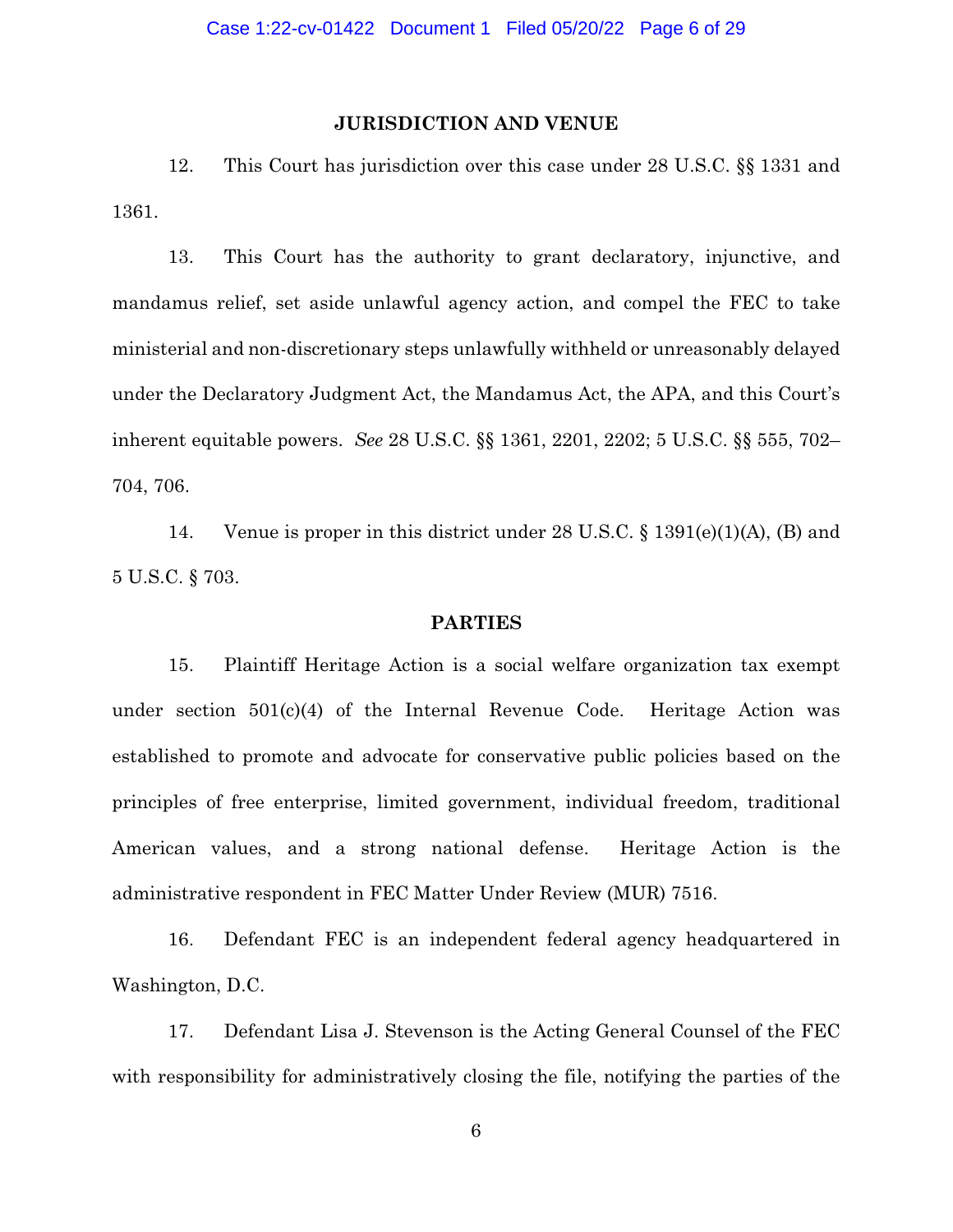#### Case 1:22-cv-01422 Document 1 Filed 05/20/22 Page 7 of 29

Commission's actions in enforcement matters, and releasing the Commissioners' voting records and statements of reasons.

### **STATEMENT OF FACTS**

## **I. The FEC's Bipartisan Structure & Enforcement Actions**

18. The FEC is an independent federal agency composed of six members appointed by the President by and with the advice and consent of the Senate. 52 U.S.C. § 30106(a).

19. Perhaps the most important feature of the FEC's design is its bipartisan makeup. In order to prevent any one political party from changing the regulatory regime or using the FEC's enforcement process for partisan gain, Congress carefully structured the Commission to consist of no more than three members affiliated with the same political party. *Id.* Moreover, "[a]ll decisions of the Commission with respect to the exercise of its duties and powers" must be made "by a majority vote of the members of the Commission." *Id.* § 30106(c).

20. The FEC annually elects a Chairman and Vice Chairman from among its members to serve for a term of one year. The Chairman and the Vice Chairman may not be affiliated with the same political party. *Id.* § 30106(a)(5).

21. The FEC has "exclusive jurisdiction with respect to the civil enforcement" of FECA. *Id.* § 30106(b)(1).

22. Under FECA, "[a]ny person who believes a violation of [the] Act … has occurred, may file a complaint with the Commission." *Id.* § 30109(a)(1).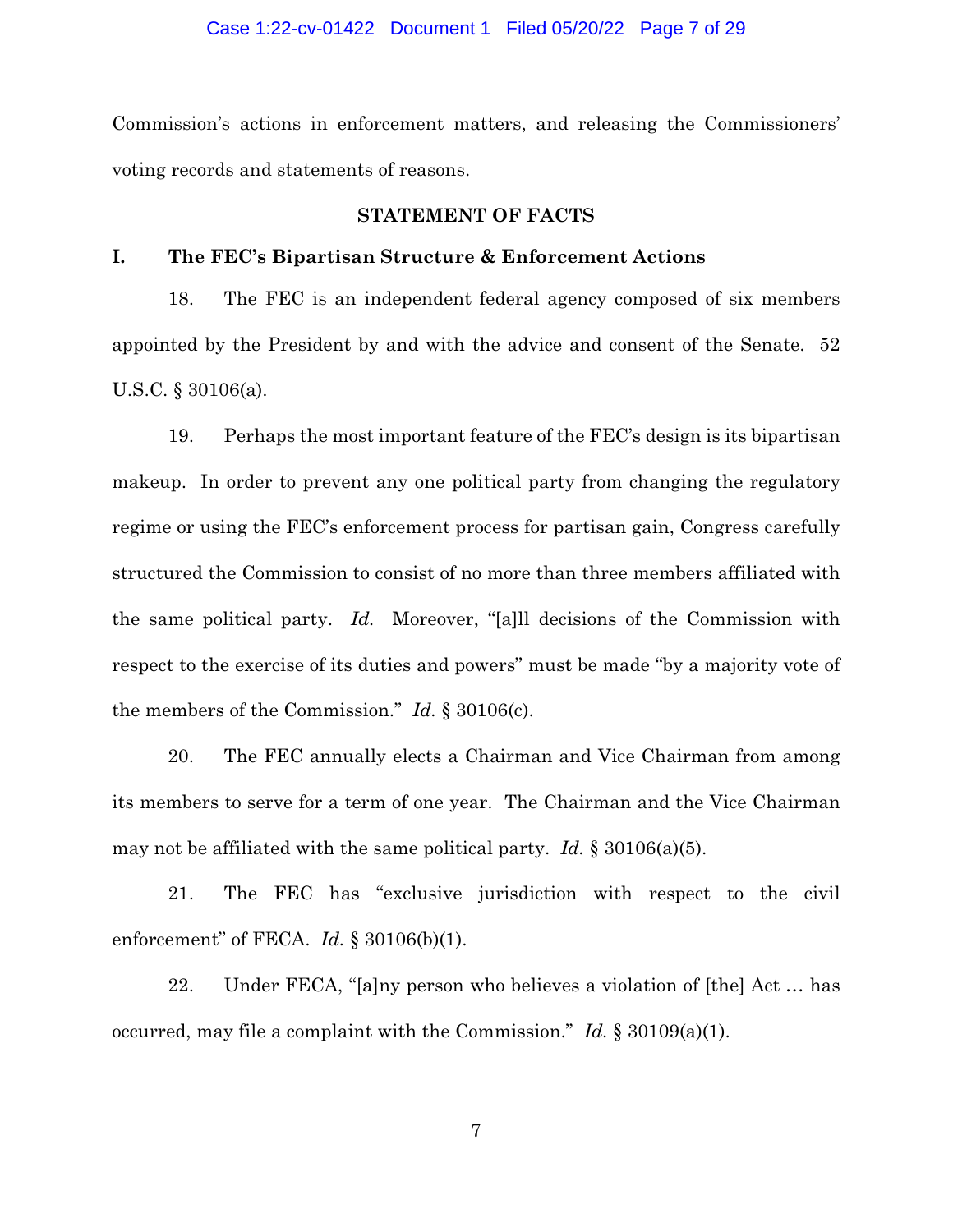### Case 1:22-cv-01422 Document 1 Filed 05/20/22 Page 8 of 29

23. So long as the complaint meets certain technical requirements, 11 C.F.R. § 111.4, the Commission assigns the complaint a enforcement matter file number (or MUR number), informs "each respondent that the complaint has been filed, advise[s] them of Commission compliance procedures, and enclose[s] a copy of the complaint." 11 C.F.R. § 111.5(a)-(b).

24. The only action for the six-member FEC to take on an administrative complaint under FECA is to vote whether the Commission has sufficient reason to believe a violation of FECA or FEC regulations has occurred to warrant an enforcement action and investigation of the complaint's allegations. 52 U.S.C. § 30109(a)(2). Before initiating an enforcement action and investigation of the complaint, the Commission must first "determine[], by an affirmative vote of 4 of its members, that it has reason to believe that a person has committed" a violation of the Act. *Id.*; *see id.* § 30106(c) ("[T]he affirmative vote of 4 members of the Commission shall be required in order for the Commission to take any action in accordance with paragraph … (9) of section 30107(a)"); *id.* § 30107(a)(9) (the Commission has the power "to conduct investigations and hearings expeditiously").

25. When the Commission splits in its vote on whether to find reason to believe a violation of the Act and lacks the four votes necessary to initiate an enforcement action under FECA based on the administrative complaint (typically by a vote of 3-3), the Commission may not proceed to the investigatory phase, and the result is a so-called "deadlock dismissal" of the complaint. *Common Cause v. FEC*, 842 F.2d 436, 448 (D.C. Cir. 1988); *see CREW v. FEC*, 993 F.3d 880, 891 (D.C. Cir.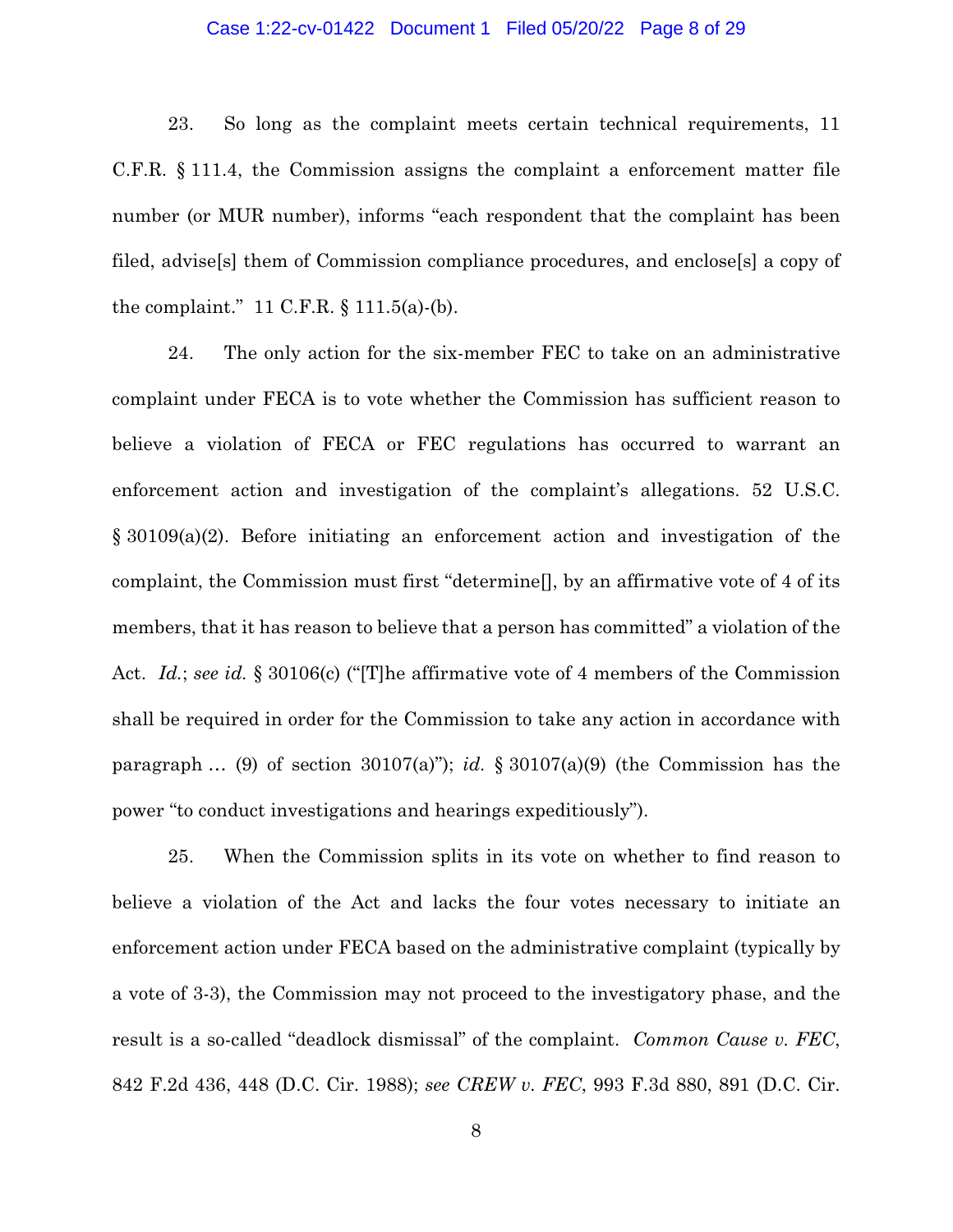2021); *DCCC v. FEC*, 831 F.2d 1131, 1133 (D.C. Cir. 1987) (R.B. Ginsburg, J.). In such cases, the D.C. Circuit has held that "[t]he Commission or individual Commissioners" who did not find reason to believe that a violation has occurred and therefore did not vote to pursue enforcement must issue a statement of reasons so that any reviewing court may determine "whether reason or caprice determined" the agency's action. *DCCC*, 831 F.2d at 1135.

26. In this situation, the FEC must publicly disclose its action. "If the Commission makes a determination that a person has not violated [the] Act … the Commission shall make public such determination." 52 U.S.C.  $\S 30109(a)(4)(B)(ii)$ . FEC regulations require that "[i]f the Commission finds no reason to believe, or otherwise terminates its proceedings, the General Counsel shall so advise both complainant and respondent by letter." 11 C.F.R. § 111.9(b). "If the Commission makes a finding of no reason to believe or no probable cause to believe or otherwise terminates its proceedings, it shall make public such action and the basis therefor no later than thirty (30) days from the date on which the required notifications are sent to complainant and respondent." *Id.* § 111.20(a).

27. By longstanding policy and practice, the Commission has traditionally held an administrative vote to close the enforcement file, authorizing the General Counsel to publicly release of its matter files in terminated proceedings.

28. This public release allows an aggrieved complainant to then challenge the FEC's action in court. "Any party aggrieved by an order of the Commission dismissing a complaint filed by such party under [FECA], or by a failure of the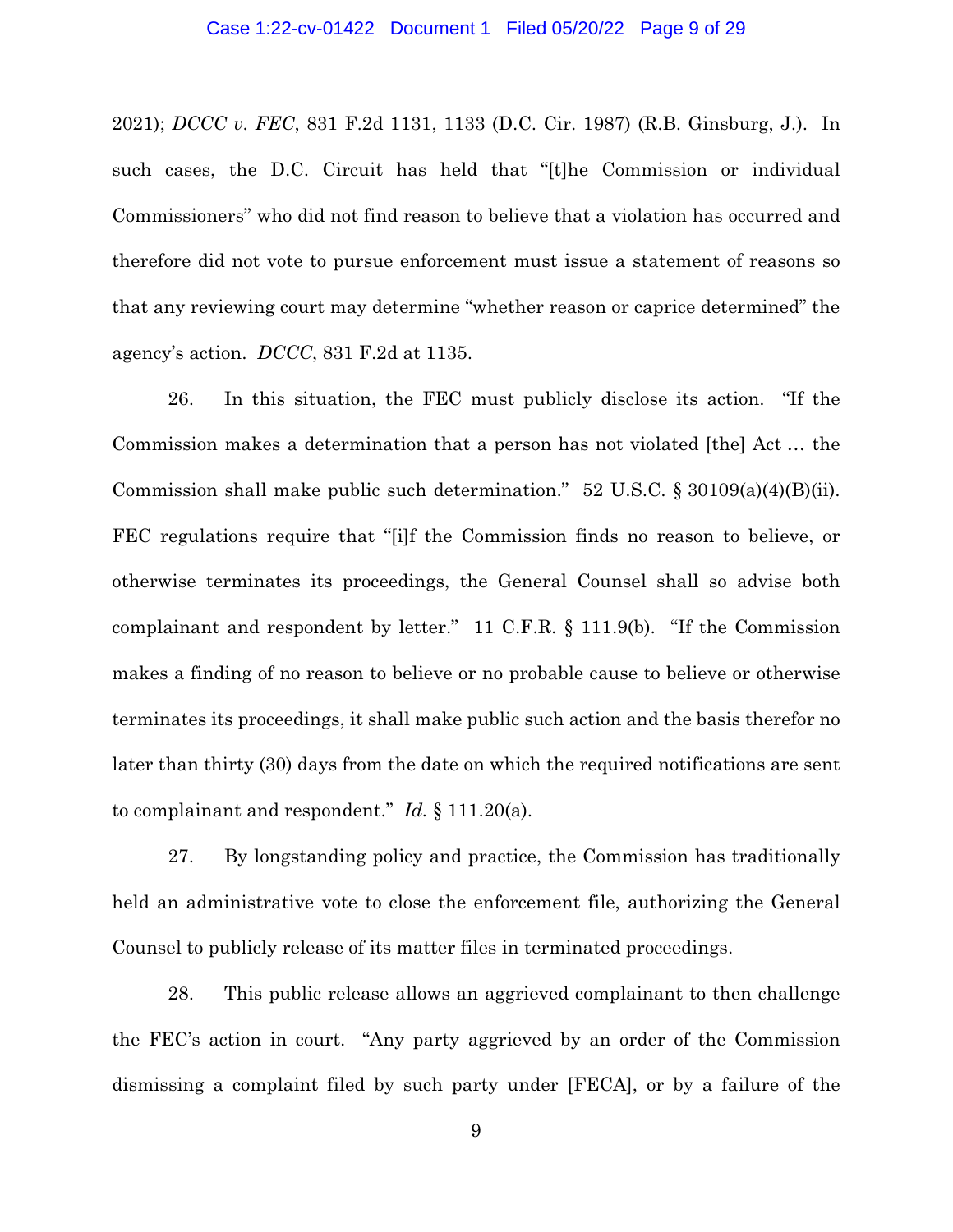#### Case 1:22-cv-01422 Document 1 Filed 05/20/22 Page 10 of 29

Commission to act on such complaint during the 120-day period beginning on the date the complaint is filed, may file a petition with the United States District Court for the District of Columbia." 52 U.S.C.  $\S 30109(a)(8)(A)$ . In any such case, "the court may declare that the dismissal of the complaint or the failure to act is contrary to law, and may direct the Commission to conform with such declaration within 30 days, failing which the complainant may bring, in the name of such complainant, a civil action to remedy the violation involved in the original complaint." *Id.*   $§ 30109(a)(8)(C).$ 

# **II. The Commission Adopts The Concealment Policy By Departing From Longstanding Policy and Practice of Administratively Closing The File After The Commission Failed to Garner Four Votes to Enforce the Complaint**

29. For decades, the Commission consistently adhered to a policy and practice of administratively closing an enforcement matter file after fewer than four Commissioners voted to find reason to believe a violation had occurred and initiate an enforcement action based on the complaint. *See, e.g.*, Certification, MUR 5024 (Nov. 4, 2003) (failing to find reason to believe by a vote of 3-3 but deciding by a vote of 6-0 to close the file and send the appropriate letters); Certification, MUR 6396 (Dec. 5, 2013) (same); Certification, MURs 6781, 6786, and 6802 (March 19, 2019) (failing to find reason to believe by a vote of 2-2 but deciding by a vote of 4-0 to close the file and send the appropriate letters); FEC's Partial Mot. to Dismiss at 4, *CREW v. FEC*, No. 1:16-cv-259-BAH (D.D.C. Apr. 19, 2016), Dkt. No. 12 ("The Commission voted on November 17, 2015, and was evenly split three-to-three on whether to find reason to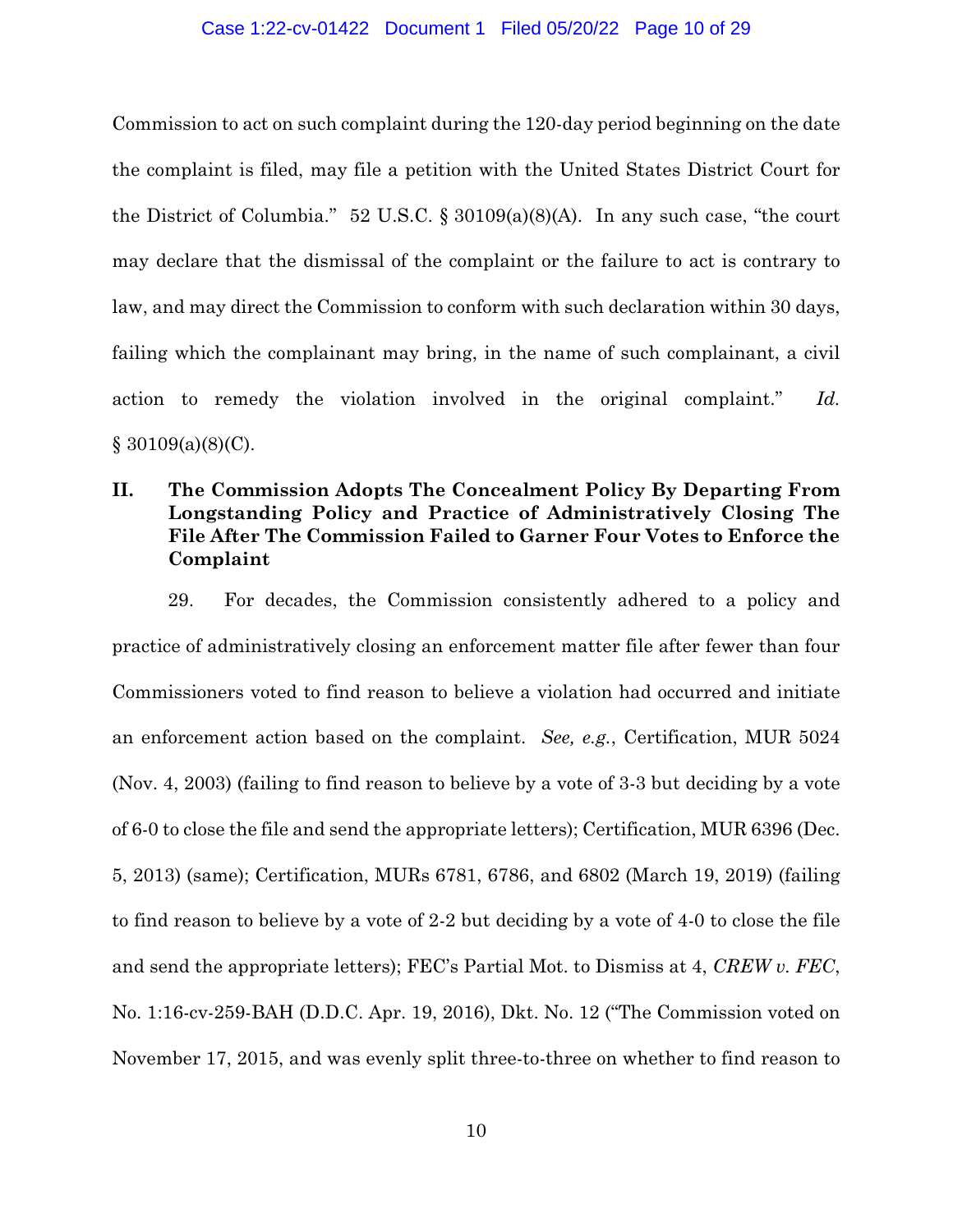#### Case 1:22-cv-01422 Document 1 Filed 05/20/22 Page 11 of 29

believe that Crossroads GPS violated the law. *As a result of that split vote, the Commission closed the file on the matter.*" (emphasis added) (citations omitted)). After closing the file, the General Counsel would then notify the parties of the Commission's terminating action on the merits of the complaint and release the voting records and any statements of reasons, as required by FECA and the FEC's regulations.

30. Because an enforcement matter cannot proceed to an investigation without the support of four Commissioners, if fewer than four Commissioners decide to vote to find reason to believe a violation of law occurred based on the administrative complaint, it terminates the matter. Administratively closing the file after the Commission has failed to initiate enforcement based on the complaint is a purely ministerial and legally insignificant act, and there is no requirement in FECA or FEC regulations requiring this step.

31. The Commission—at the behest of Commissioners Walther, Broussard, and Weintraub—recently departed from this longstanding policy and practice of closing the file after the Commission has failed to initiate an enforcement action based on the complaint.

32. Commissioners Walther, Broussard, and Weintraub have refused to vote to administratively close the files in eight enforcement matters before the Commission, even though the Commission took final votes on the merits of these complaints more than a year ago. In each of these matters, votes on the merits have been taken as to all parties and statements of reasons have been included in the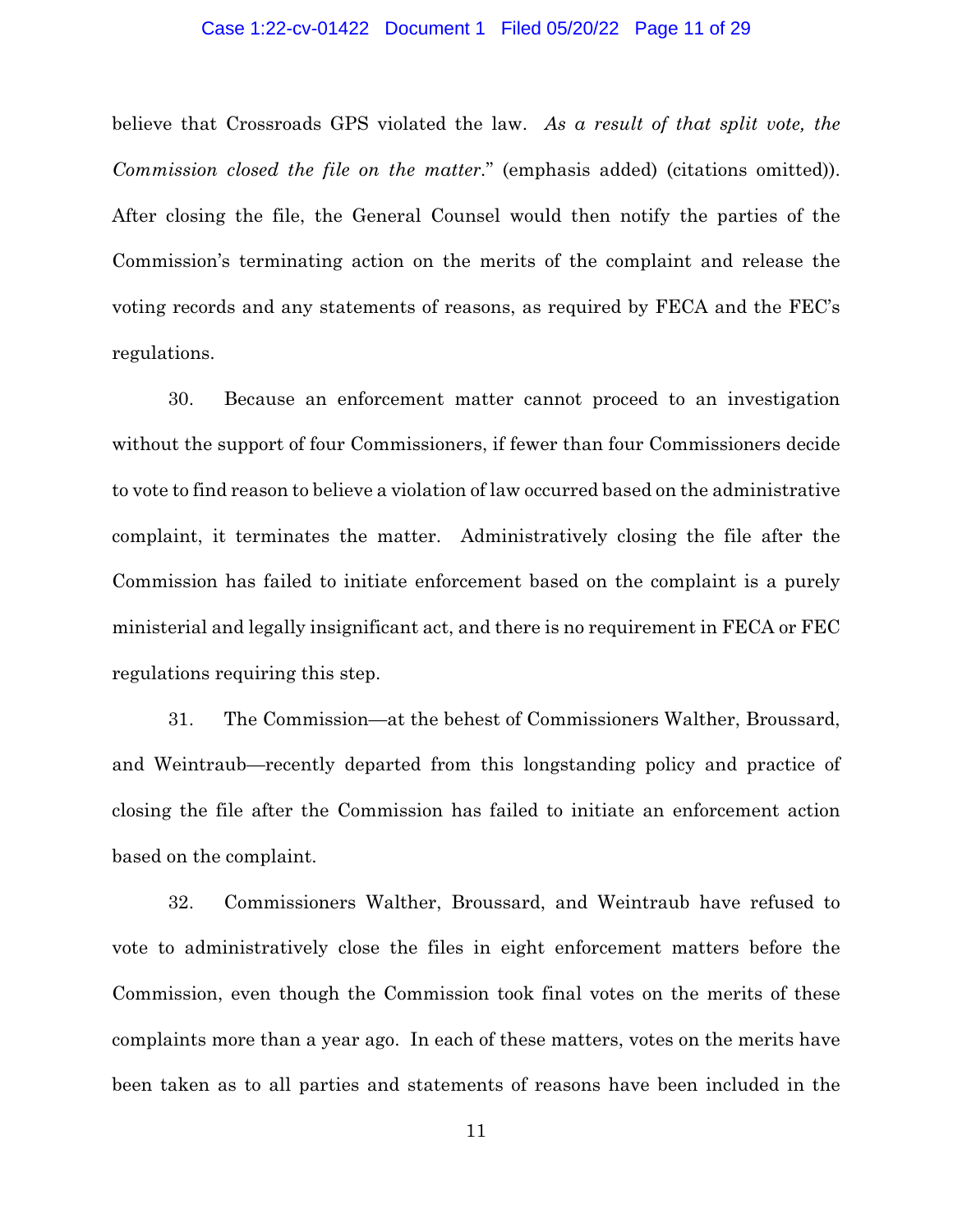#### Case 1:22-cv-01422 Document 1 Filed 05/20/22 Page 12 of 29

administrative file by the commissioners declining to move forward on the complaint. Acting with a lawful quorum, the Commission has considered each of those matters and has taken votes fully resolving their substance.

33. One of these Commissioners has defended the FEC's failure to release the records of the Commission's action on the administrative complaints by arguing that enforcement matters in which the Commission lacks the requisite four votes to find reason to believe remain perpetually open for future reconsideration.

34. Commissioners Walther, Broussard, and Weintraub have forced the Commission to follow a new policy and practice of refusing to administratively close an enforcement matter file after the Commissioners failed to find reason to believe a violation occurred and initiate an enforcement action based on the complaint and thus to conceal the Commission's voting records and statements of reasons.

35. On May 13, 2022, FEC Chairman Allen J. Dickerson and Commissioners Sean J. Cooksey and James E. "Trey" Trainor III issued a statement criticizing the Commission's new concealment policy adopted at the behest of Commissioners Walther, Broussard, and Weintraub. *See Statement of Chairman Allen J. Dickerson and Commissioners Sean J. Cooksey and James E. "Trey" Trainor, III Regarding Concluded Enforcement Matters* (May 13, 2022).

36. Because the Commission does not notify the complainant or respondent of the results of any votes taken in an enforcement matter or publish the relevant materials until the matter file has been closed, Commissioners Walther, Broussard,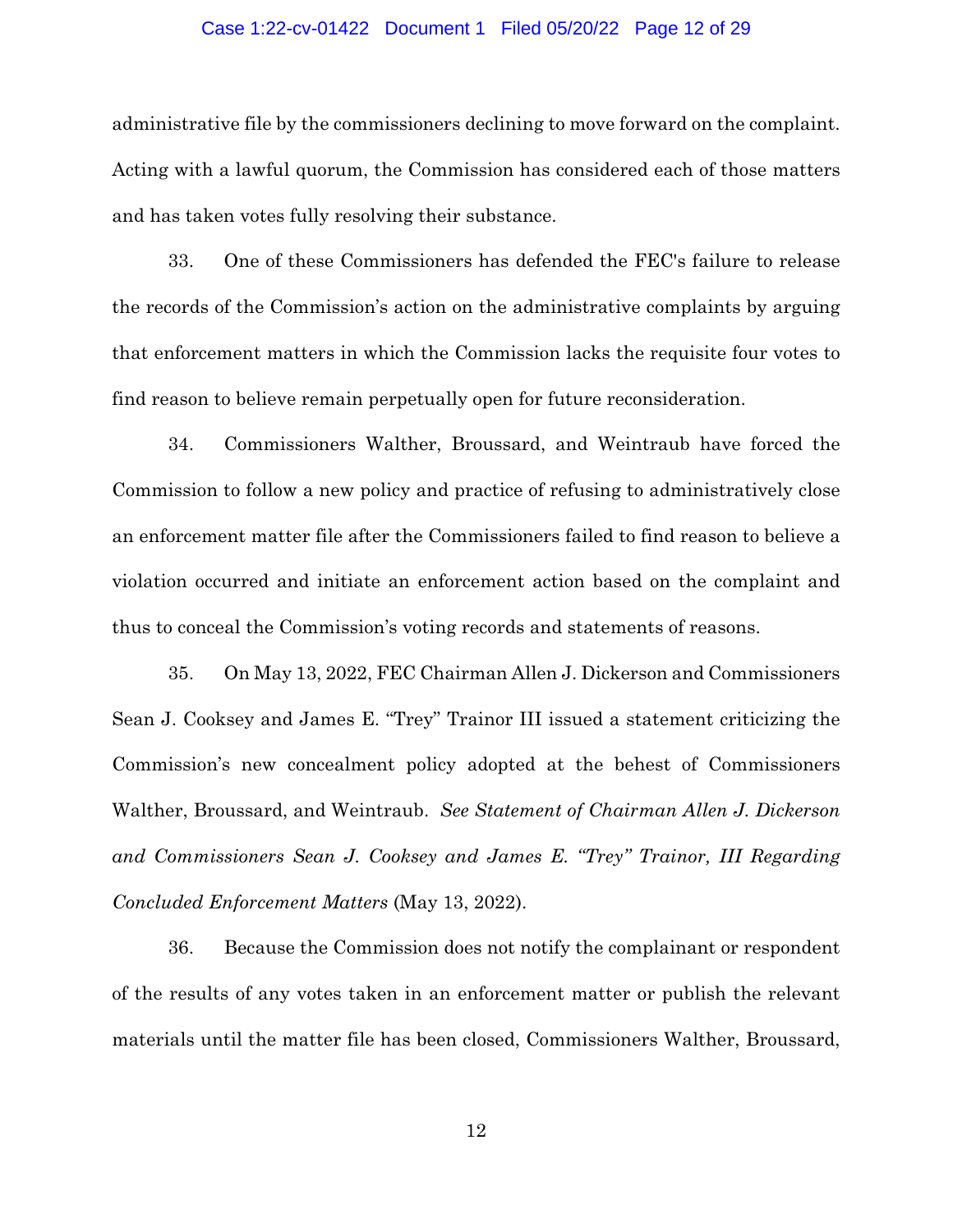#### Case 1:22-cv-01422 Document 1 Filed 05/20/22 Page 13 of 29

and Weintraub have created the false impression that the FEC has taken no action on the administrative complaints.

37. There is no legal support for the argument that a majority of the Commission must vote to close a file in order to conclude an enforcement matter. To the contrary, FECA precludes proceeding with enforcement without four affirmative votes finding reason to believe it should do so. Where fewer than four Commissioners vote to find reason to believe and initiate an enforcement action, the Commission's work is done and a vote to close the file, while welcome and administratively convenient, is legally immaterial.

38. The D.C. Circuit has long recognized that when the Commission splits and fails to garner four votes to find reason to believe and initiate an enforcement action it results in a "deadlock dismissal." In such cases, the D.C. Circuit has held that the Commissioners who declined to proceed with enforcement "constitute a controlling group for purposes of the decision," and "their rationale necessarily states the agency's reasons for acting as it did." *FEC v. NRSC*, 966 F.2d 1471, 1476 (D.C. Cir. 1992). Thus, it is wrong to conflate the decision not to proceed with enforcement and the attendant issuance of a statement of reasons with the nominal act of file closure. Instead, a dismissal, as a substantive enforcement decision, exists in an entirely different category from customary, non-statutory administrative acts such as closing the file.

39. The theoretical possibility that Commissioners might change their votes at some hypothetical future date, after having already adjudicated the merits of a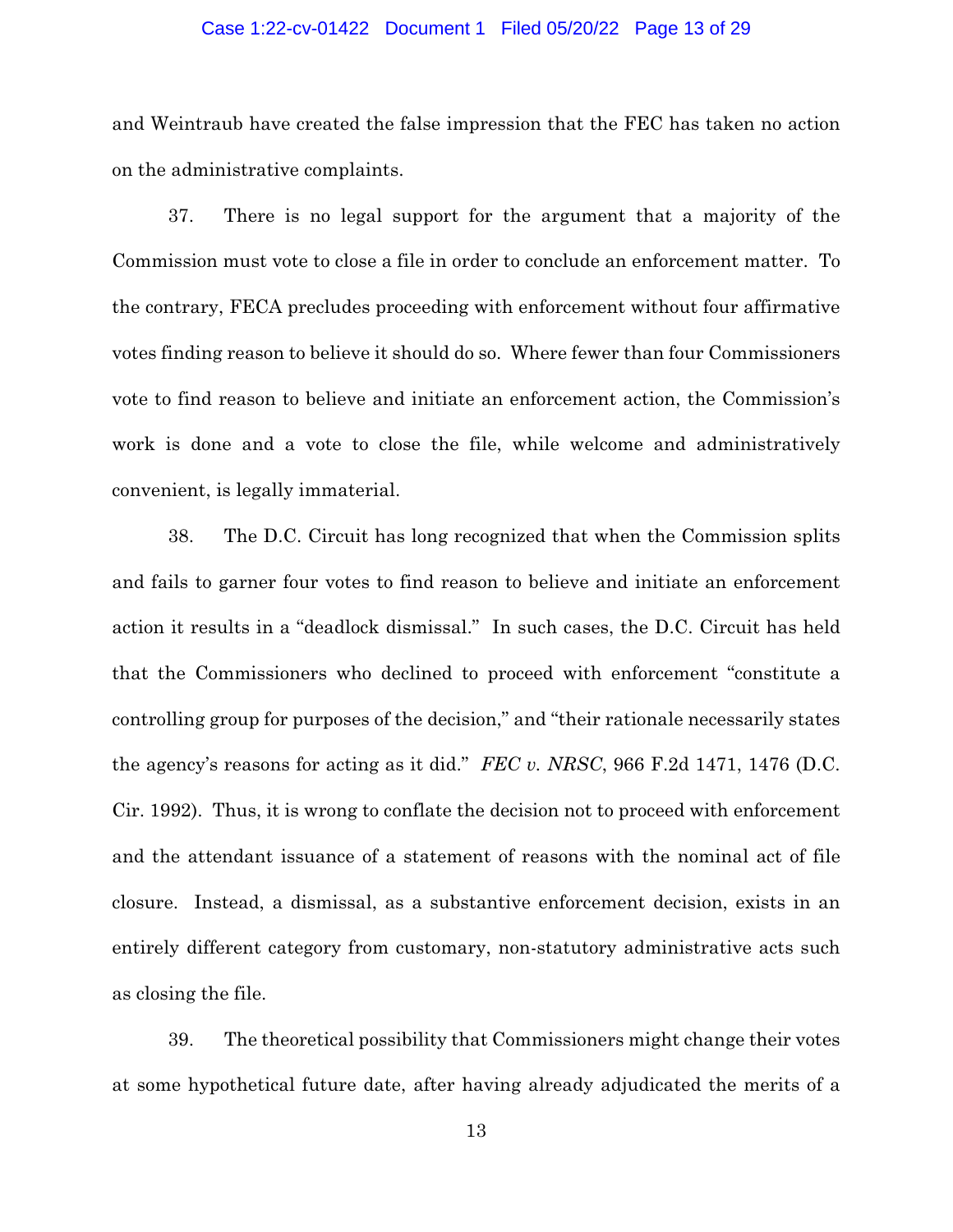### Case 1:22-cv-01422 Document 1 Filed 05/20/22 Page 14 of 29

complaint, does not alter this reasoning. That is because the Commission *has already passed judgment* on the entirety of the merits in such matters and has explained its reasoning.

40. Commissioners Walther, Broussard, and Weintraub have not attempted to resolve these eight matters on the merits in the meantime and have essentially ignored them. The matters were generally left off of the Commission's executive session agenda under the leadership of a Democratic Chair. After a Republican became Chairman in 2022, each matter has been placed on every subsequent agenda—only to be held over at the request of Commissioner Walther, Broussard, or Weintraub.

41. Commissioners Walther, Broussard, and Weintraub are weaponizing a nominal housekeeping act, not to allow for future action by the FEC, but to create the public impression that the Commission has not started its work on an administrative complaint, even though the Commission has actually finished it.

42. The Commission's new concealment policy thwarts the ability of courts to review the legality of the controlling Commissioners' decision not to proceed on a complaint and thus frustrates Congress's explicit statutory grant of federal court jurisdiction to review certain FEC actions. By preventing the release of information about Commission votes, the FEC is wrongfully subjected to suit for "fail[ing]… to act" on the complaint. 52 U.S.C. § 30109(a)(8)(A). But one cannot seriously argue that an *affirmative* effort to hold a file open despite the exhaustion of the Commission's statutory role is in fact a *failure* to act as that phrase is used in FECA.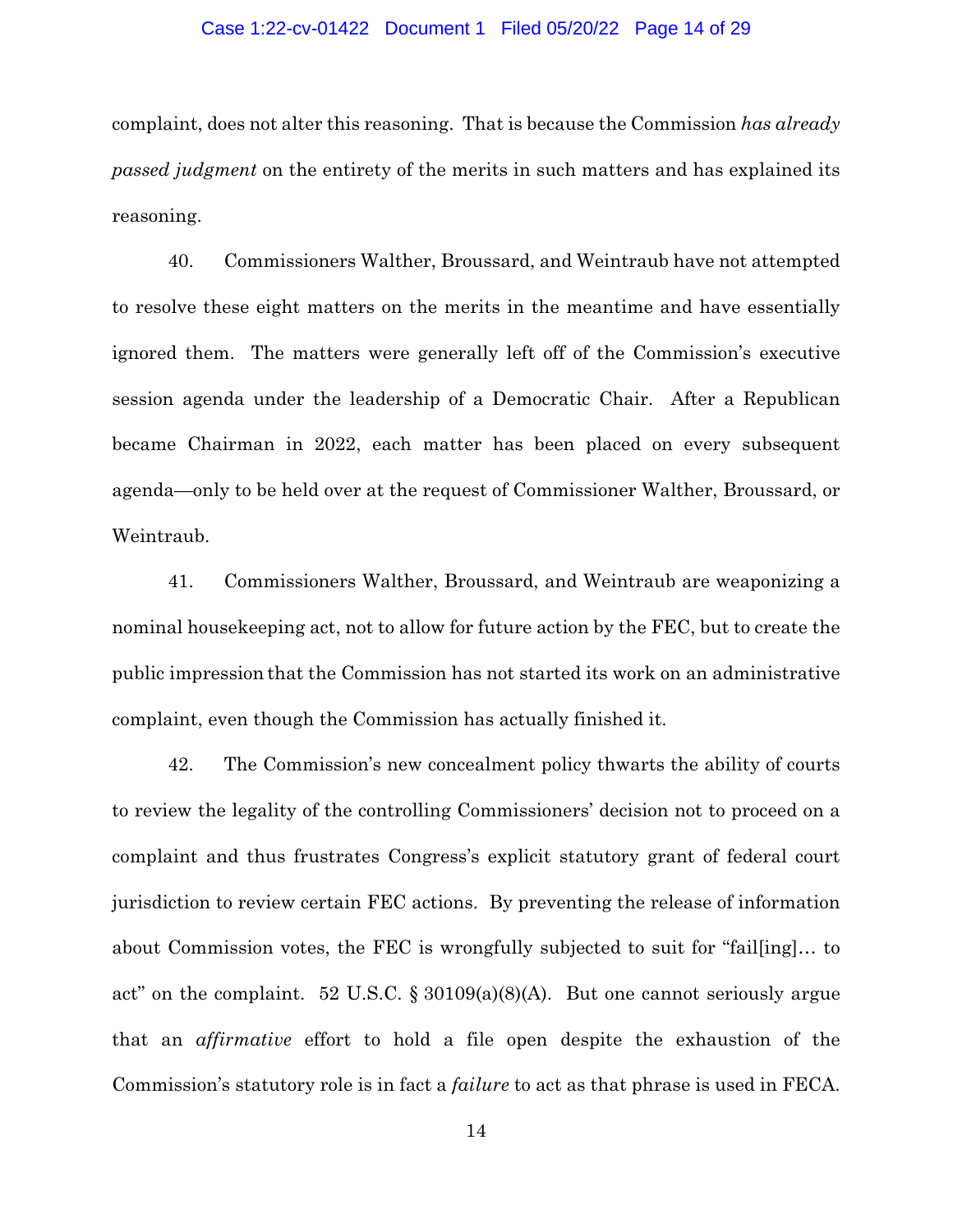### Case 1:22-cv-01422 Document 1 Filed 05/20/22 Page 15 of 29

43. The Commission's new concealment policy also undermines fundamental fairness (not to mention foundational notions of due process) to hold a matter open in the hope that a future slate of commissioners will re-vote and reach a different result. It prejudices respondents, who are entitled to learn when the Commission has voted not to pursue enforcement in connection with a complaint about their (often constitutionally protected) activity. And it is unfair to complainants, who are entitled to learn the outcome of their complaint so that they may timely plan and pursue any legal action in response to the FEC's action on the complaint.

### **III. The Administrative Complaint Against Heritage Action**

44. On October 16, 2018, CLC and an individual, Margaret Christ, filed an administrative complaint with the FEC against Heritage Action. The complaint alleged that Heritage Action failed to disclose the identities of contributors for certain independent expenditures pursuant to 52 U.S.C.  $\S$  30104(c)(1) and 30104(c)(2)(C). The FEC identified CLC's administrative complaint as MUR 7516.

45. On April 6, 2021, the Commission took action on CLC's complaint against Heritage Action in MUR 7516 while Commissioner Broussard was serving as FEC Chairman.

46. The Commissioners voted on whether to find reason to believe and thus proceed to an investigation of CLC's complaint against Heritage Action in MUR 7516.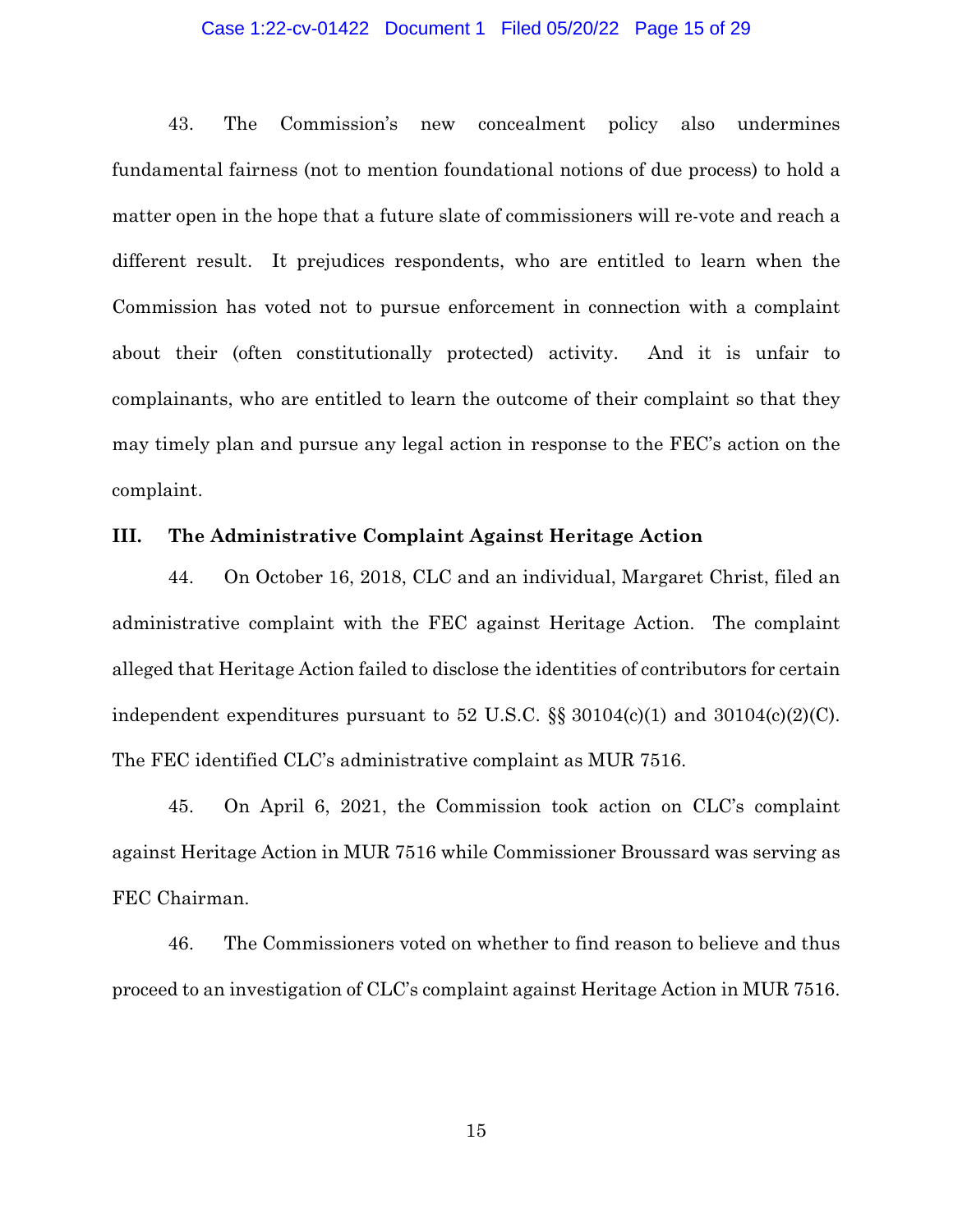### Case 1:22-cv-01422 Document 1 Filed 05/20/22 Page 16 of 29

47. Fewer than four Commissioners voted to find reason to believe and initiate an enforcement action and proceed to an investigation of the allegations in the complaint in MUR 7516.

48. The Commission thus lacked the requisite four votes to proceed to an investigation of the allegations in CLC's complaint against Heritage Action in MUR 7516.

49. The Commission terminated the proceedings involving CLC's complaint against Heritage Action in MUR 7516.

50. The Commissioners who voted against finding reason to believe and against proceeding to an investigation of CLC's complaint against Heritage Action in MUR 7516 wrote a statement of reasons explaining their votes and included the statement of reasons in the matter file.

51. Upon information and belief, the Commissioners who voted against finding reason to believe and against proceeding to an investigation of CLC's complaint against Heritage Action in MUR 7516 stated that they did so for reasons of prosecutorial discretion under *Heckler v. Chaney*, 470 U.S. 821 (1985).

52. The Commission voted on whether to administratively close the file involving CLC's complaint against Heritage Action in MUR 7516.

53. Fewer than four Commissioners voted to administratively close the file involving CLC's complaint against Heritage Action in MUR 7516.

54. Upon information and belief, the Commissioners who voted against finding reason to believe and against proceeding to an investigation of CLC's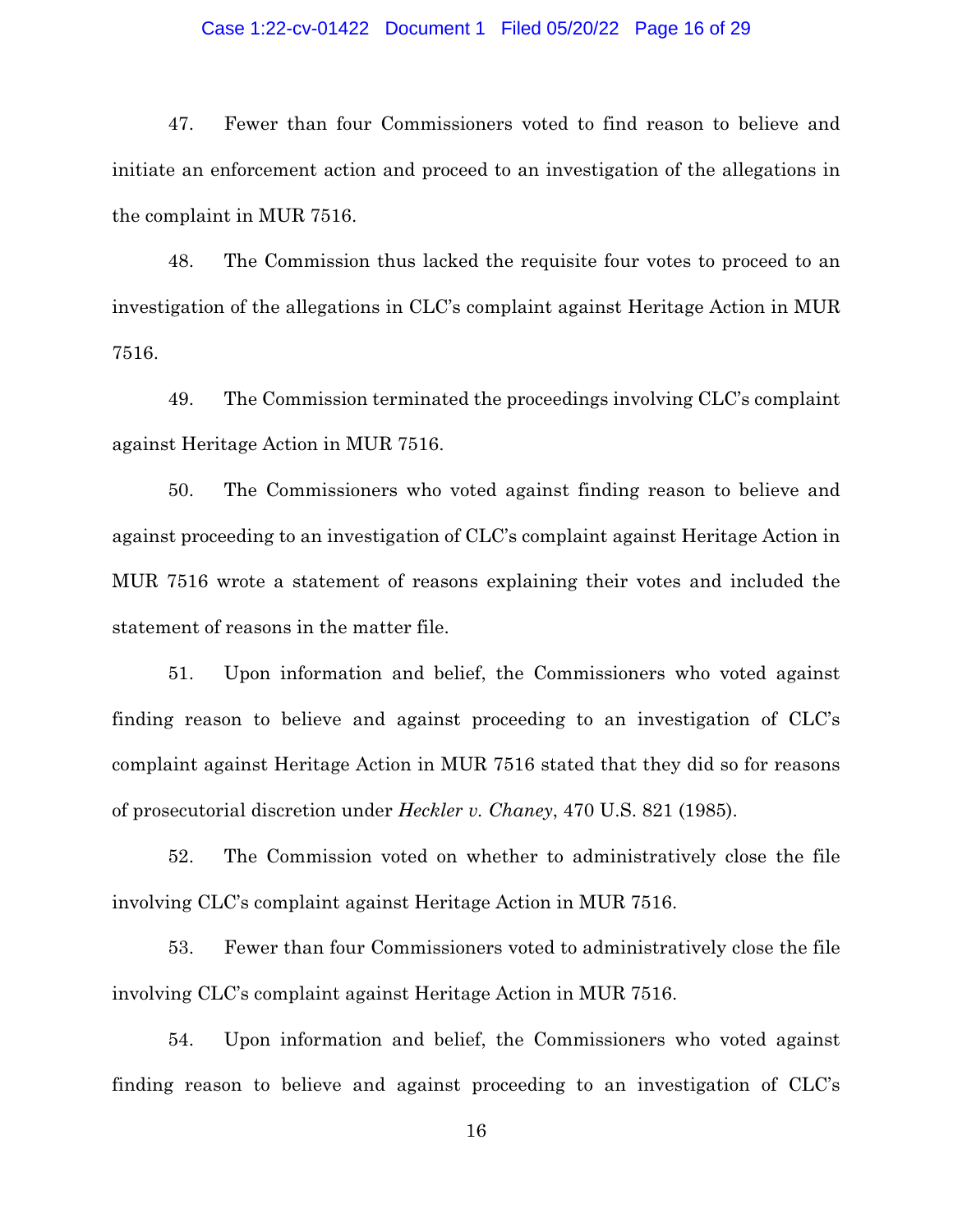#### Case 1:22-cv-01422 Document 1 Filed 05/20/22 Page 17 of 29

complaint against Heritage Action in MUR 7516 voted to administratively close the file in MUR 7516.

55. Upon information and belief, Commissioners Walther, Broussard, and Weintraub voted against administratively closing the file in MUR 7516.

56. On January 11, 2022, the Commission voted again on whether to administratively close the file involving CLC's complaint against Heritage Action in MUR 7516 while Commissioner Dickerson was serving as FEC Chairman.

57. Again, fewer than four Commissioners voted to administratively close the file involving CLC's complaint against Heritage Action in MUR 7516.

58. Upon information and belief, the Commissioners who voted against finding reason to believe and against proceeding to an investigation of CLC's complaint against Heritage Action in MUR 7516 again voted to administratively close the file in MUR 7516.

59. Upon information and belief, Commissioners Walther, Broussard, and Weintraub voted against administratively closing the file in MUR 7516.

60. Accordingly, the Commission has terminated CLC's complaint against Heritage Action in MUR 7516, but Defendants have not publicly announced the FEC's decision, notified Heritage Action of its action, or released the voting records or any statement of reasons.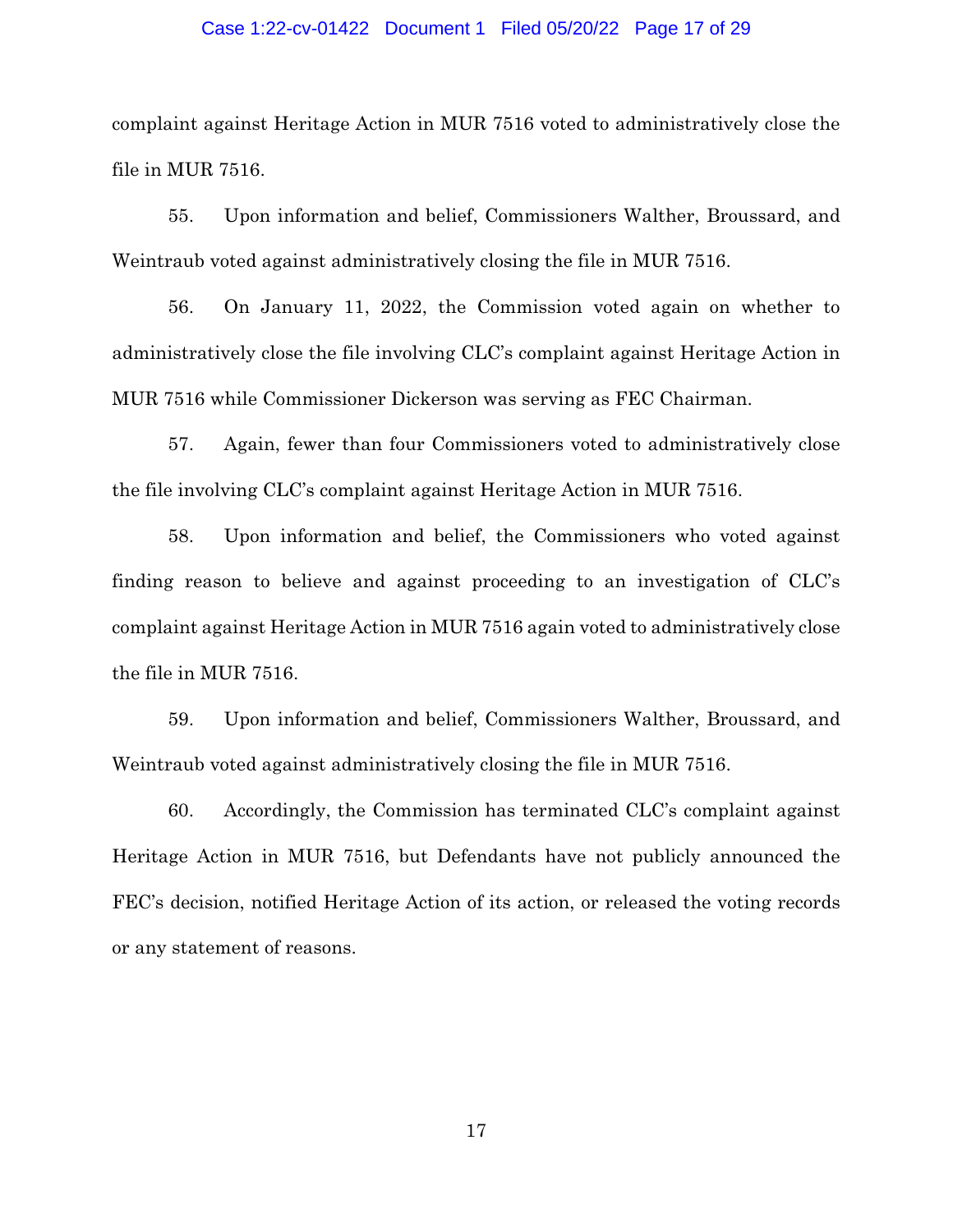### Case 1:22-cv-01422 Document 1 Filed 05/20/22 Page 18 of 29

### **IV. Subsequent Judicial Proceedings**

61. On February 16, 2021, CLC filed a civil lawsuit against the FEC in the U.S. District Court for the District of Columbia pursuant to 52 U.S.C. § 30109(a)(8)(A). *See CLC v. FEC*, No. 1:21-cv-0406-TJK (D.D.C.).

62. CLC alleged that the Commission had failed to act on CLC's administrative complaint in MUR 7516 and that the FEC's inaction was contrary to law under § 30109(a)(8).

63. The FEC did not enter an appearance or otherwise defend the action.

64. Upon information and belief, Commissioners Walther, Broussard, and Weintraub voted against authorizing the Commission's attorneys to appear and defend the action.

65. CLC filed an affidavit for default on May 5, 2021, and the clerk of court entered default against the FEC on May 10, 2021.

66. CLC filed a motion for default judgment on May 24, 2021.

67. On March 25, 2022, District Judge Kelly issued an order granting CLC's motion. The court found that "the FEC has taken no action on CLC's complaint" and held that the "FEC's failure to act on CLC's administrative complaint is contrary to law." The court ordered the FEC to "conform to this Court's Order within 30 days by acting on CLC's administrative complaint, MUR 7516."

68. On April 26, 2022, CLC filed a motion for an order declaring that the FEC has failed to conform to the default judgment order.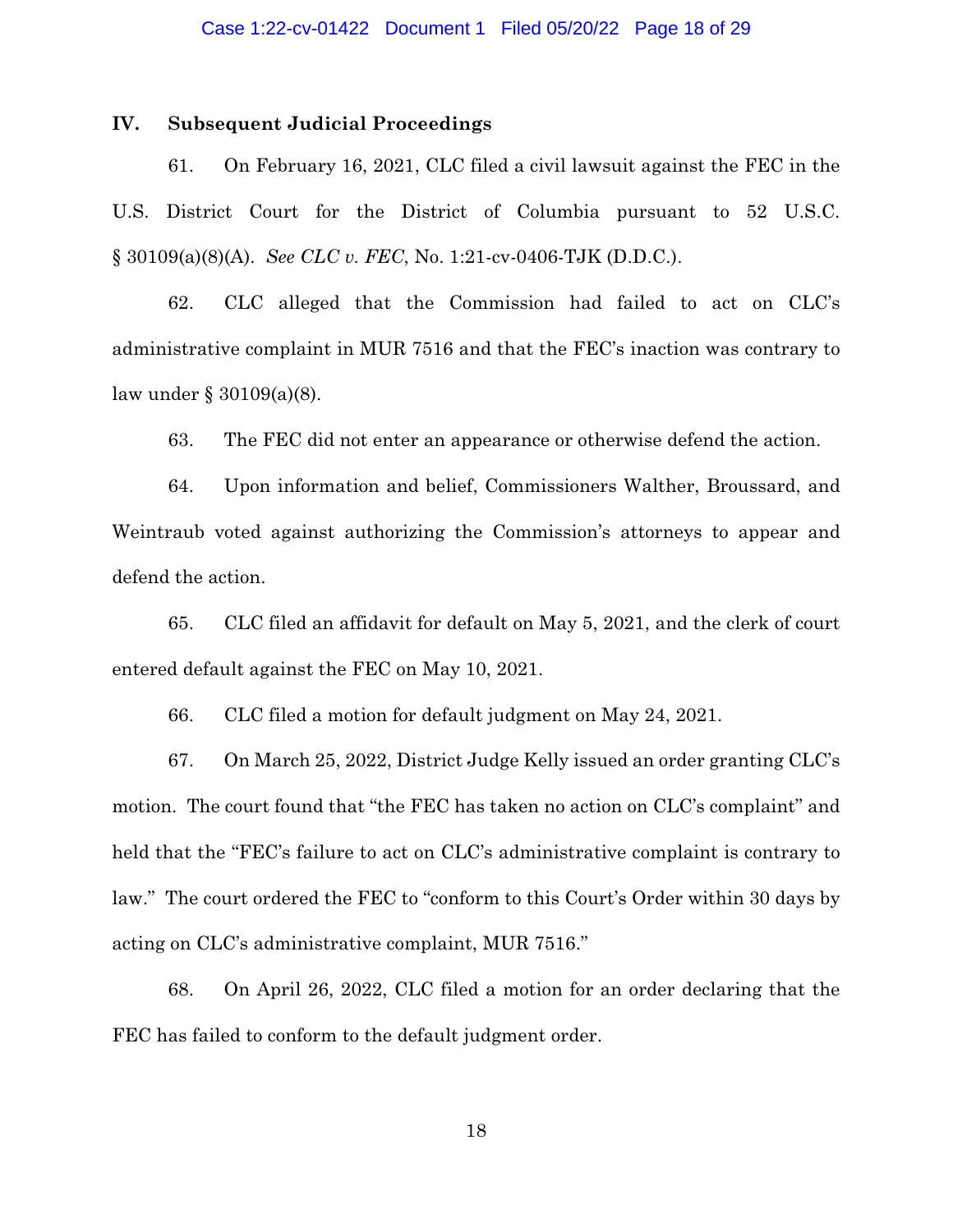### Case 1:22-cv-01422 Document 1 Filed 05/20/22 Page 19 of 29

69. On May 3, 2022, Judge Kelly granted CLC's motion. The court declared that the FEC "has failed to conform to this Court's order entered on March 25, 2022," and that CLC may "bring a civil action to remedy the violations involved in the original complaint" against Heritage Action pursuant to 52 U.S.C. § 30109(a)(8)(C).

70. On May 5, 2022, CLC filed a lawsuit for injunctive and declaratory relief against Heritage Action in Case No. 1:22-cv-01248-CJN (D.D.C.).

71. On May 20, 2022, Heritage Action filed a notice of appeal of Judge Kelly's judgment after moving to intervene for the purpose of appeal or reconsideration.

### **STANDING**

72. Heritage Action has standing to challenge Defendants' concealment policy, including their failures to send the requisite notifications of the Commission's terminating action in MUR 7516 to Heritage Action and release the voting records and any statement of reasons.

73. Defendants' concealment policy has injured Heritage Action because that policy wrongfully exposed Heritage Action to a direct civil lawsuit pursuant to 52 U.S.C. § 30109(a)(8)(C). Had Defendants sent the required notifications and publicly released the voting records and any statement of reasons in MUR 7516, the public record at the time of Judge Kelly's March 25, 2022 order would have shown that the Commission did not "fail … to act" on CLC's administrative complaint against Heritage Action in MUR 7516. *Id.* Moreover, the public record would have disproven any allegation that the Commission had not "conform[ed]" to Judge Kelly's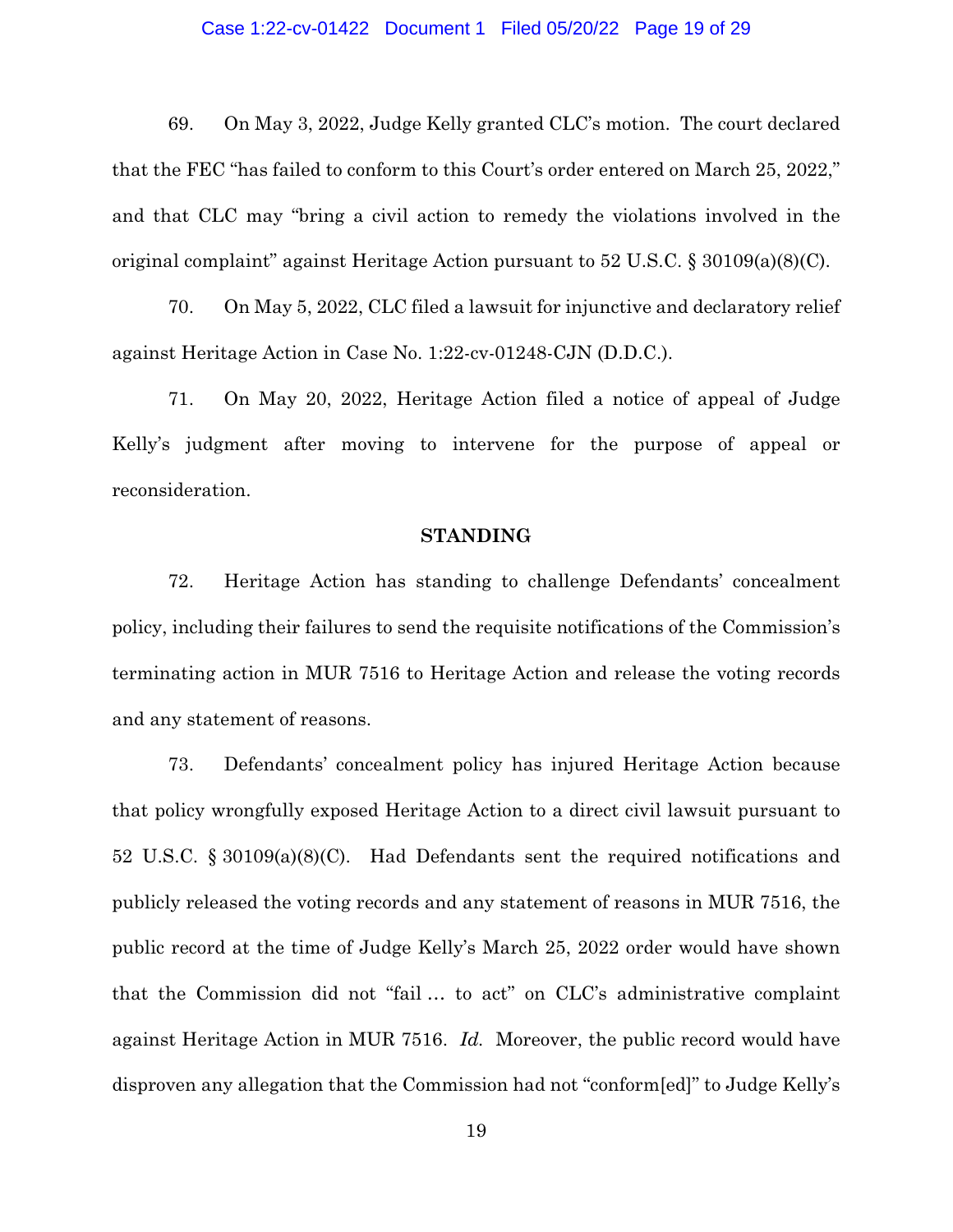### Case 1:22-cv-01422 Document 1 Filed 05/20/22 Page 20 of 29

March 25, 2022 order—a necessary precondition for CLC to file a direct civil suit against Heritage Action. *Id.* 

74. Heritage Action is also suffering informational injury as a result of Defendants' concealment policy. Heritage Action is deprived of information that it is entitled to receive under the APA, FECA, FEC regulations, and D.C. Circuit precedent. The denial of this information causes Heritage Action to suffer the type of harm the disclosure provisions are meant to prevent, because Heritage Action is denied information regarding its continued exposure to enforcement actions and civil liability and information highly relevant to defending ongoing legal action.

75. Heritage Action's injuries are redressable by the Court because a favorable ruling vacating the concealment policy and ordering the Commission to notify Heritage Action of the Commission's terminating action in MUR 7516 and release its voting records and any statement of reasons would provide Heritage Action with the information that it seeks. Information demonstrating that the Commission acted on CLC's administrative complaint against Heritage Action on April 6, 2021, will allow Heritage Action to obtain dismissal of CLC's direct civil suit because the voting records and statement of reasons will show that the Commission did not "fail[] … to act" on CLC's complaint and that there was no lack of "conform[ity]" with Judge Kelly's March 25, 2022 order. *Id.* 

# **FINAL AGENCY ACTION**

76. The FEC is an "agency" under the APA. 5 U.S.C. § 551(1).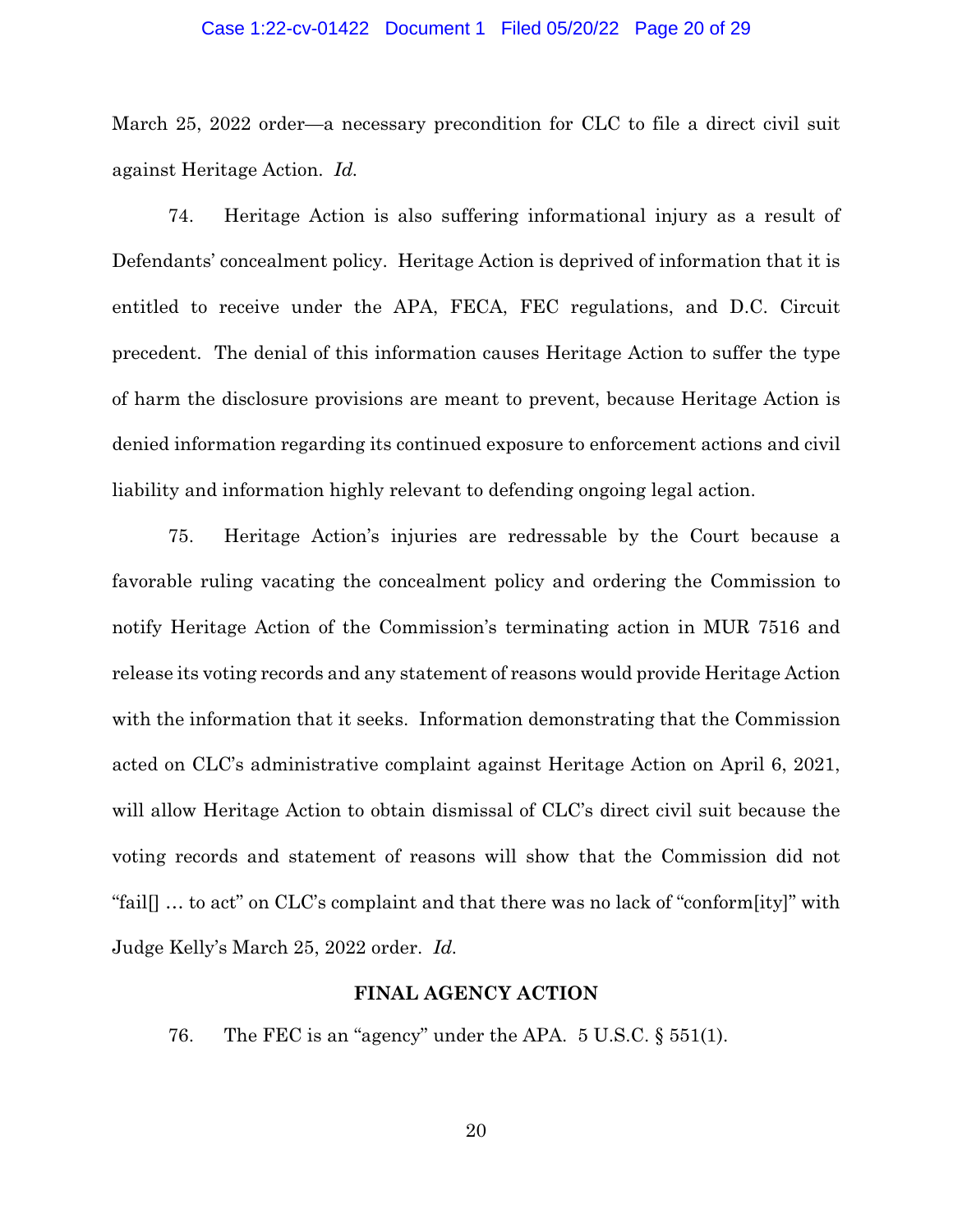### Case 1:22-cv-01422 Document 1 Filed 05/20/22 Page 21 of 29

77. Defendants' concealment policy is a final, reviewable "agency action for which there is no other adequate remedy in a court." *Id.* §§ 551(13), 704. This policy represents the consummation of the Defendants' decision-making process to conceal the FEC's voting records and statements of reasons when four Commissioners do not vote in favor of initiating an enforcement action by refusing to administratively close the file.

78. Defendants' concealment policy affects Heritage Action's legal rights and obligations because the Defendants applied the concealment policy in MUR 7516, which has resulted in Heritage Action's wrongful exposure to a direct civil lawsuit pursuant to 52 U.S.C. § 30109(a)(8)(C) and Heritage Action being denied access to the voting records and any statement of reasons in MUR 7516 that it is entitled to receive under the APA, FECA, FEC regulations, and D.C. Circuit precedent.

### **CLAIMS FOR RELIEF**

## **Count I—Violation of Administrative Procedure Act Agency Action Contrary To Law**

79. Heritage Action incorporates by reference the allegations contained in the previous paragraphs as though set forth fully herein.

80. A court must "hold unlawful and set aside agency action … found to be … arbitrary, capricious, an abuse of discretion, or otherwise not in accordance with law."  $5 \text{ U.S.C.}$  § 706(2)(A).

81. Defendants' concealment policy is contrary to law.

82. The APA requires that "[p]rompt notice shall be given of the denial … of a written application, petition, or other request of an interested person made in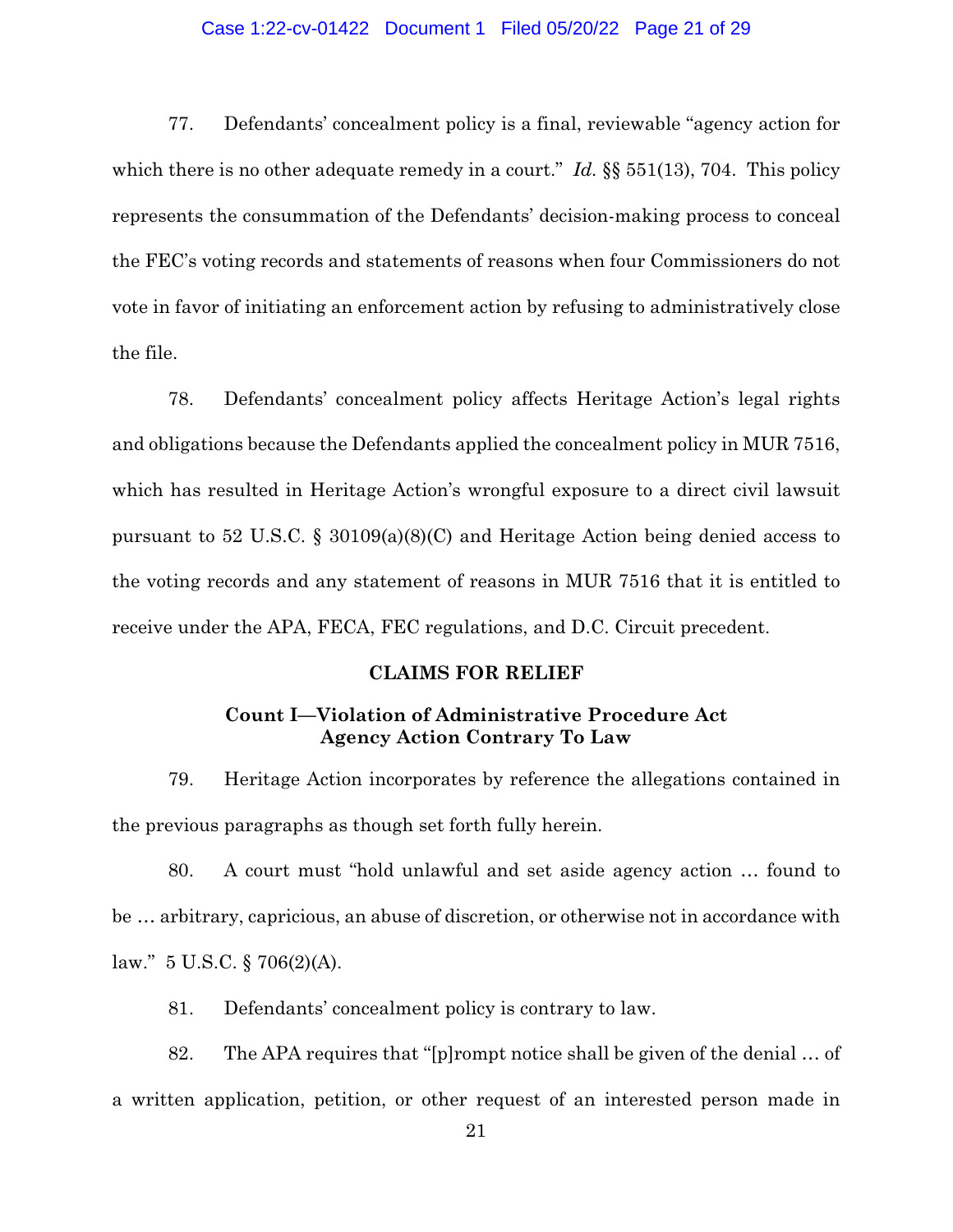#### Case 1:22-cv-01422 Document 1 Filed 05/20/22 Page 22 of 29

connection with any agency proceeding," and "the notice shall be accompanied by a brief statement of the grounds for denial." 5 U.S.C. § 555(e).

83. In addition, FECA and FEC regulations require Defendants to notify a respondent in an enforcement matter that proceedings have terminated and then to publicly release the Commission's voting records. 52 U.S.C. § 30109(a)(4)(B)(ii); 11 C.F.R. §§ 111.9(b), 111.20(a).

84. Further, D.C. Circuit precedent requires Defendants to issue a statement of reasons when the Commission splits on its reason-to-believe vote and fails to garner four votes to initiate an enforcement action based on the complaint so that any reviewing court may determine the basis for the Commission's action. *DCCC*, 831 F.2d at 1135.

85. Defendants have adopted and adhered to a new concealment policy whereby the Commission does not administratively close enforcement matters in which fewer than four Commissioners voted against finding reason to believe a violation occurred for the purpose of concealing the Commission's terminating action, its voting records, and statements of reasons.

86. Defendants adhered to this new concealment policy in its action on CLC's administrative complaint against Heritage Action in MUR 7516.

87. This concealment policy is "not in accordance with" the APA, FECA, FEC regulations, and D.C. Circuit precedent. 5 U.S.C. § 706(2)(A).

88. This Court should hold unlawful and set aside Defendants' concealment policy and issue an order compelling Defendants to comply with the APA, FECA, FEC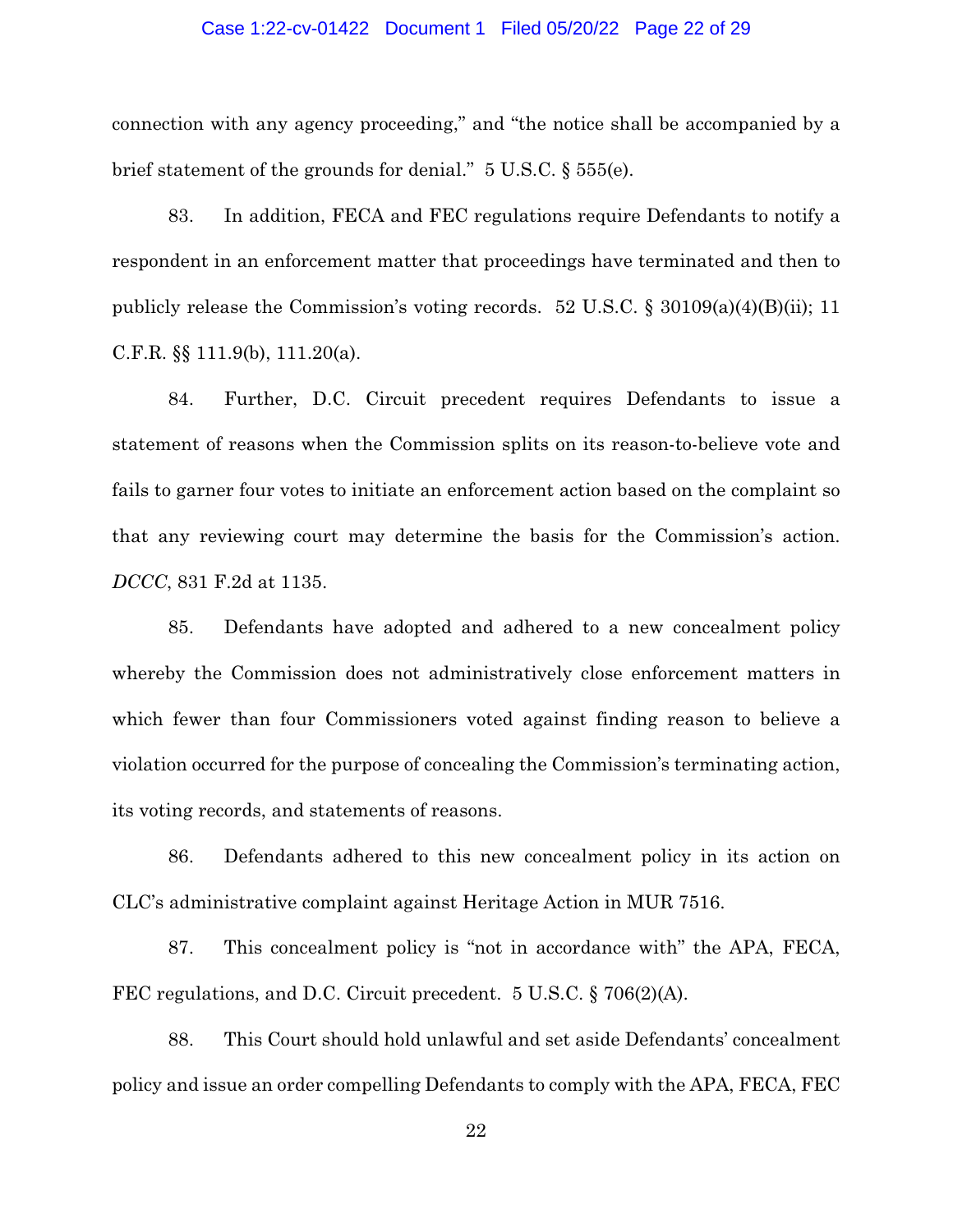regulations, and D.C. Circuit precedent by notifying Heritage Action of the Commission's terminating action in MUR 7516 and releasing the Commission's voting records and any statement of reasons.

## **Count II—Violation of Administrative Procedure Act Arbitrary and Capricious Agency Action**

89. Heritage Action incorporates by reference the allegations contained in the previous paragraphs as though set forth fully herein.

90. A court must "hold unlawful and set aside agency action … found to be … arbitrary, capricious, an abuse of discretion, or otherwise not in accordance with law."  $5 \text{ U.S.C.}$  § 706(2)(A).

91. An agency acts arbitrarily and capriciously in violation of the APA when it fails to comply with its own regulations.

92. The FEC's own regulations require Defendants to notify a respondent in an enforcement matter when proceedings have terminated and then to publicly release the Commission's voting records. 11 C.F.R. §§ 111.9(b), 111.20(a).

93. Defendants acted arbitrarily and capriciously by failing to comply with the FEC's regulations because they have not notified Heritage Action of the Commission's terminating action on CLC's administrative complaint in MUR 7516, nor has the Commission publicly released its voting records, even though MUR 7516 has been terminated.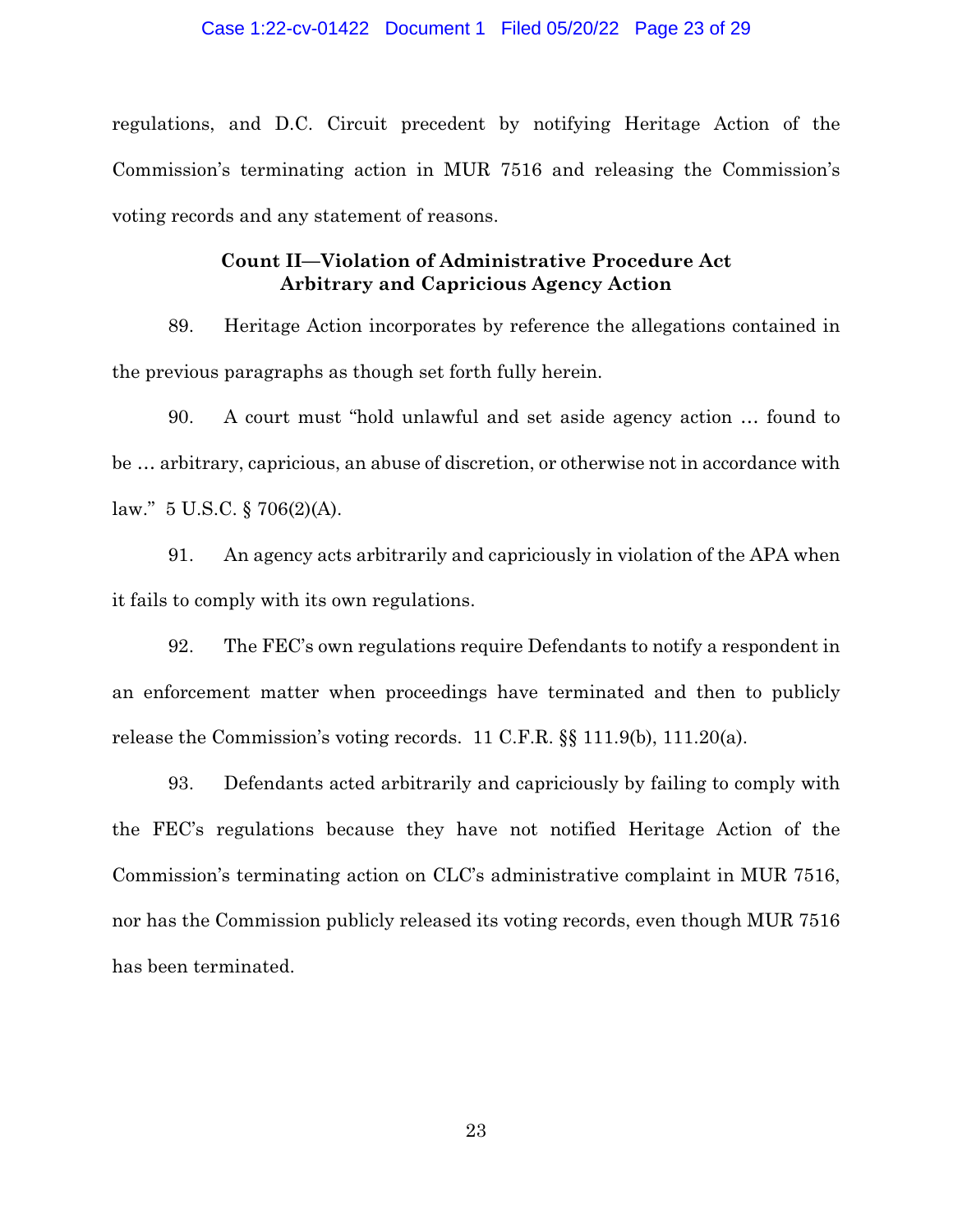#### Case 1:22-cv-01422 Document 1 Filed 05/20/22 Page 24 of 29

94. This Court should issue an order compelling the Defendants to comply with the FEC's own regulations by notifying Heritage Action of the Commission's terminating action in MUR 7516 and releasing the Commission's voting records.

## **Count III—Violation of Administrative Procedure Act Arbitrary and Capricious Agency Action**

95. Heritage Action incorporates by reference the allegations contained in the previous paragraphs as though set forth fully herein.

96. A court must "hold unlawful and set aside agency action … found to be … arbitrary, capricious, an abuse of discretion, or otherwise not in accordance with law."  $5 \text{ U.S.C.}$  § 706(2)(A).

97. Defendants had a longstanding policy and practice of administratively closing the file in an enforcement matter upon a split vote failing to find reason to believe a violation occurred and initiate an enforcement action based on the complaint, causing the General Counsel to notify the parties of the Commission's terminating action and publicly release the voting records and any statement of reasons.

98. Defendants acted arbitrarily and capriciously in MUR 7516 because Defendants have, without acknowledgment or explanation, departed from its longstanding policy and practice by adopting a new concealment policy of refusing to administratively close the file in an enforcement matter upon split votes failing to find reason to believe a violation occurred and initiate an enforcement action based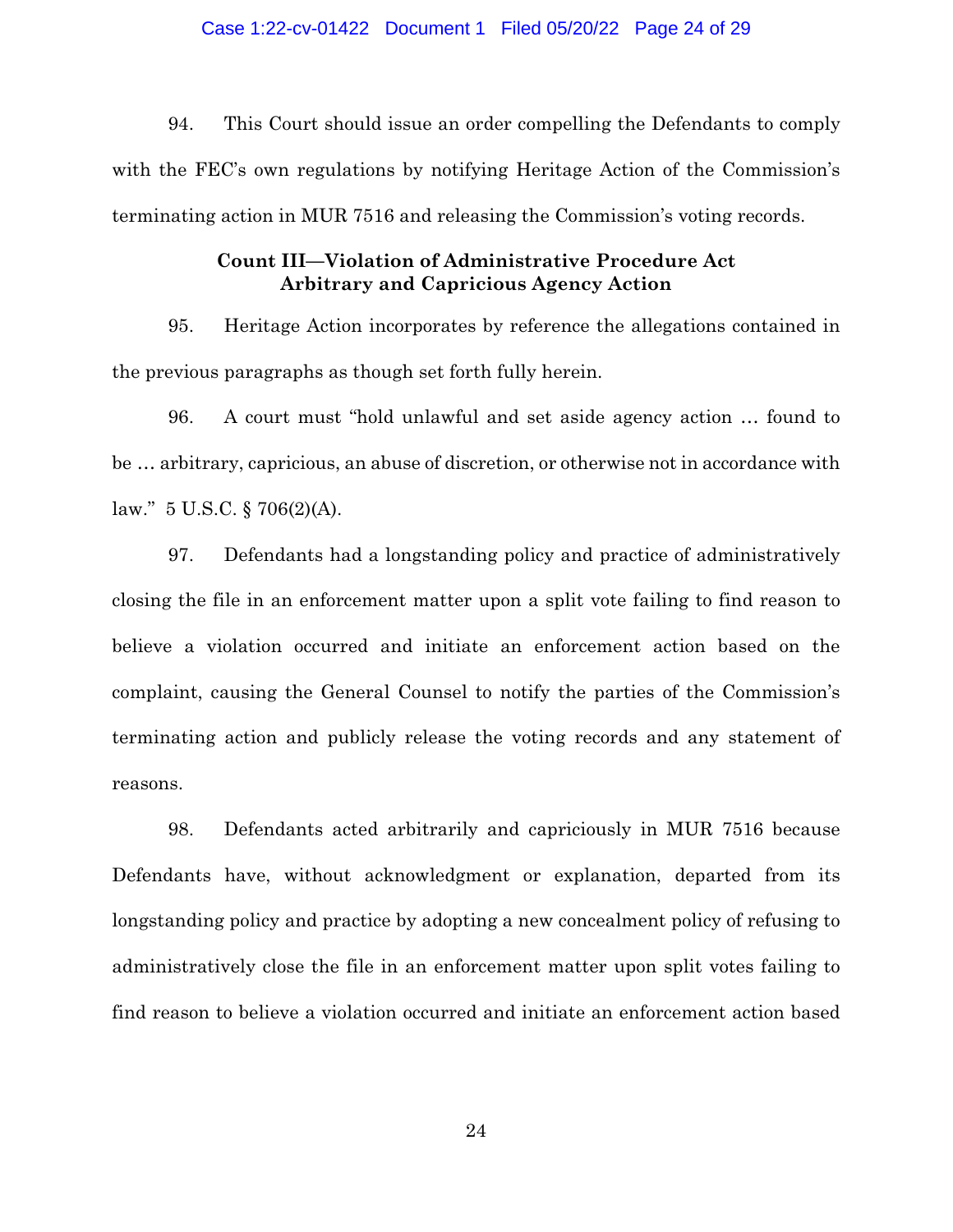#### Case 1:22-cv-01422 Document 1 Filed 05/20/22 Page 25 of 29

on the complaint for the purpose of concealing the Commission's terminating action, its voting records, and any statement of reasons.

99. Defendants acted arbitrarily and capriciously by treating MUR 7516 differently than similarly situated enforcement matters in which Defendants administratively closed the file upon split votes failing to find reason to believe a violation occurred and initiate an enforcement action based on the complaint, because Defendants adhered to its new concealment policy in MUR 7516, but Defendants did not adhere to that policy in similarly situated enforcement matters.

100. This Court should hold unlawful and set aside Defendants' concealment policy and issue an order compelling Defendants to comply with its longstanding policy and precedent.

# **Count IV—Violation of Administrative Procedure Act Agency Action Unlawfully Withheld or Unreasonably Delayed**

101. Heritage Action incorporates by reference the allegations contained in the previous paragraphs as though set forth fully herein.

102. A court "shall … compel agency action unlawfully withheld or unreasonably delayed." 5 U.S.C. § 706(1).

 and any statement of reasons. *Id.* 103. Defendants have "unlawfully withheld or unreasonably delayed" notice of the Commission's terminating action in MUR 7516 and release of its voting records

104. Under the APA, the FEC has a ministerial and non-discretionary duty to "to conclude a matter presented to it." *Id.* § 555(b). In addition, the FEC has a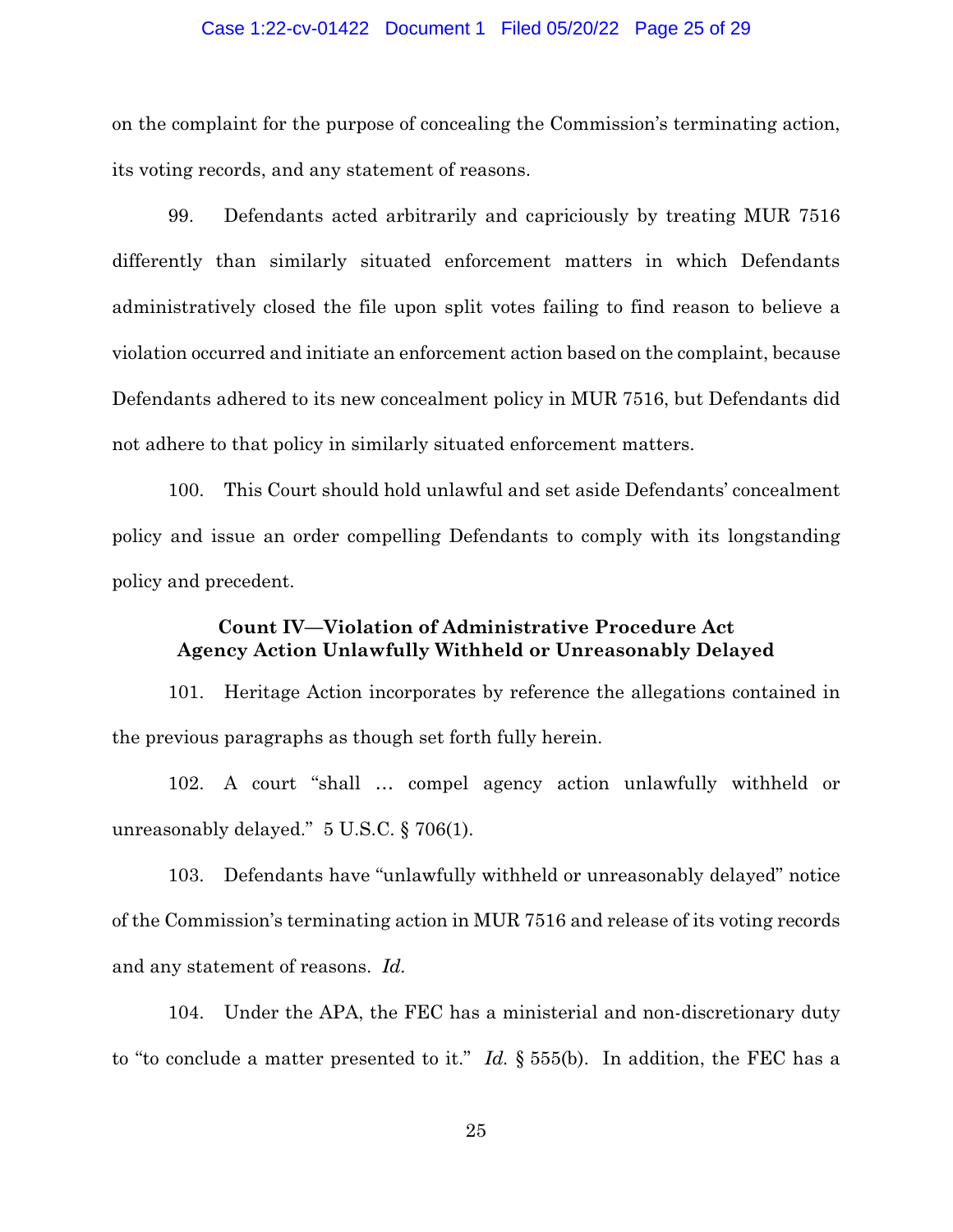### Case 1:22-cv-01422 Document 1 Filed 05/20/22 Page 26 of 29

ministerial and non-discretionary duty to give "[p]rompt notice … of the denial … of a written application, petition, or other request of an interested person made in connection with any agency proceeding," and "the notice shall be accompanied by a brief statement of the grounds for denial." *Id.* § 555(e).

105. Under FECA and the FEC's regulations, the FEC has a ministerial and non-discretionary duty to notify the respondent and publicly release the voting records within 30 days of such notice when the FEC terminates an enforcement proceeding. 52 U.S.C. § 30109(a)(4)(B)(ii); 11 C.F.R. §§ 111.9(b), 111.20(a).

106. Under D.C. Circuit precedent, when fewer than four Commissioners vote to find reason to believe and initiate an enforcement action based on the complaint, the FEC has a ministerial and non-discretionary duty to release the statements of reasons of the Commissioners voting against enforcement so that any reviewing court may determine the basis for the Commission's action. *DCCC*, 831 F.2d at 1135.

107. Although the FEC terminated the agency proceeding in MUR 7516 over a year ago, Defendants have not taken these ministerial steps that they are required to take because they have not notified Heritage Action of the Commission's terminating action or released its voting records and any statement of reasons.

108. Defendants' failure to comply with its obligations constitutes agency action "unlawfully withheld" and "unreasonably delayed."

109. This Court should issue an order compelling Defendants to comply with the APA, FECA, FEC regulations, and D.C. Circuit precedent by notifying Heritage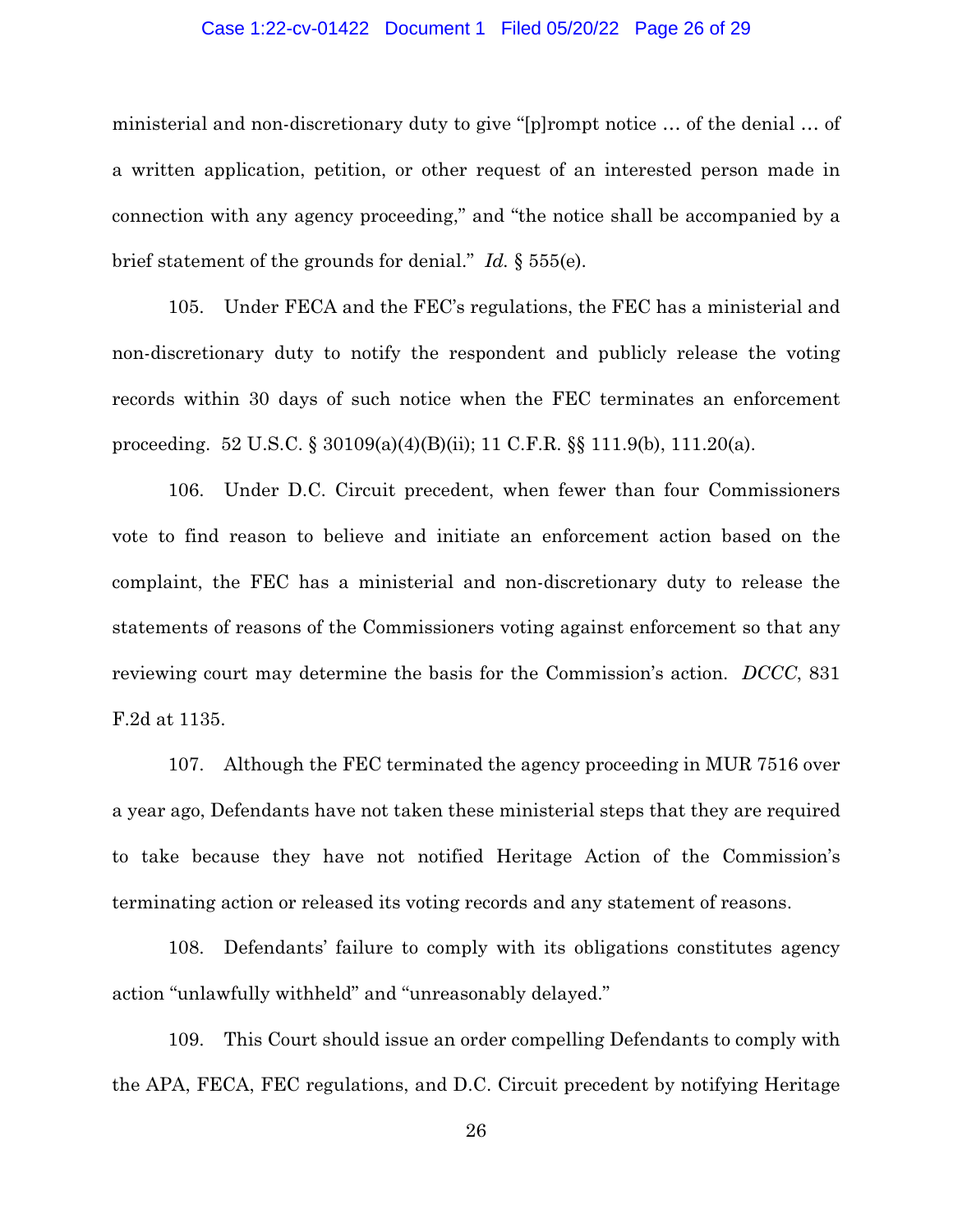#### Case 1:22-cv-01422 Document 1 Filed 05/20/22 Page 27 of 29

Action of the Commission's terminating action in MUR 7516 and releasing its voting records and any statement of reasons.

# **Count V—Mandamus The Defendants Are Subject to Mandamus**

110. Heritage Action incorporates by reference the allegations contained in the previous paragraphs as though set forth fully herein.

111. The Court has authority over "any action in the nature of mandamus to compel an officer or employee of the United States or any agency thereof to perform a duty owed to the plaintiff." 28 U.S.C. § 1361.

112. Defendants are clearly obligated to comply with federal law, including the APA, FECA, FEC regulations, and D.C. Circuit precedent.

113. As set forth above, Defendants are clearly not in compliance with the law because, although the Commission terminated proceedings against Heritage Action more than one year ago, Defendants have not notified Heritage Action of the Commission's terminating action or publicly released the matter records.

114. Mandamus is appropriate to the extent that Heritage Action has no adequate alternative remedy against Defendants.

115. This Court should issue an order compelling Defendants to comply with the law by notifying Heritage Action of the Commission's terminating action in MUR 7516 and releasing its voting records and any statement of reasons.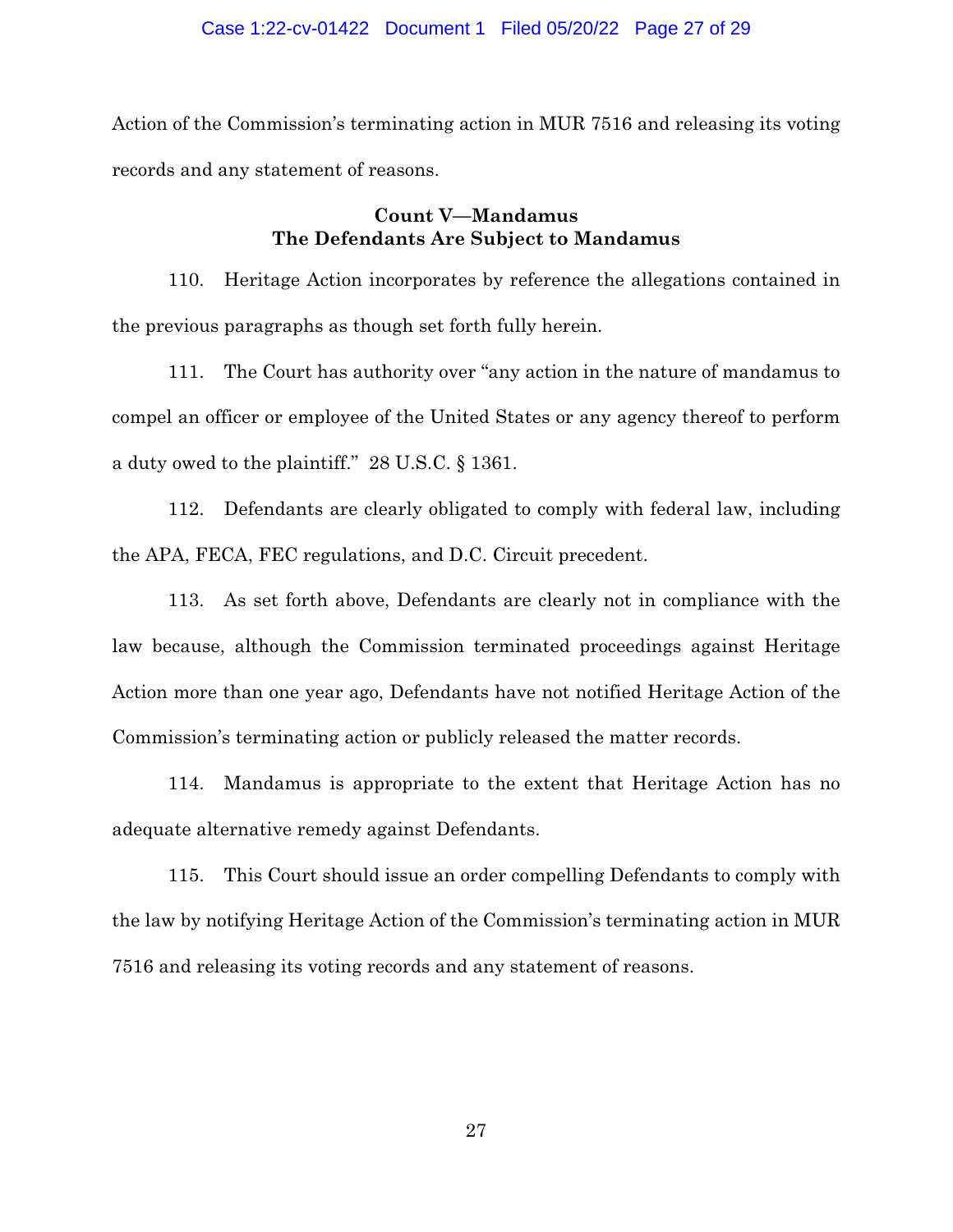### **PRAYER FOR RELIEF**

Wherefore, Plaintiff prays for the following relief:

a. A declaration, order, and judgment holding that Defendants violated the APA, FECA, FEC regulations, and D.C. Circuit precedent by failing to notify Heritage Action of the Commission's terminating action in MUR 7516 and by failing to publicly release the Commission's voting records and any statement of reasons;

b. An order setting aside Defendants' new concealment policy of refusing to administratively close an enforcement matter file after the Commission fails to garner four votes to initiate an enforcement action based on the complaint for the purpose of concealing the Commission's voting records and statements of reasons;

c. An order compelling Defendants to issue the required notification to Heritage Action of the Commission's terminating action in MUR 7516 and publicly release the voting records and any statement of reasons;

d. An injunction requiring Defendants to issue the required notifications to complainants and respondents and to publicly release Commission's voting records and statements of reasons in any enforcement matter after the Commission fails to garner four votes to initiate an enforcement action based on the complaint;

e. An award of all costs and attorneys' fees pursuant to any applicable statute or authority; and

f. Any other relief this Court deems just and proper.